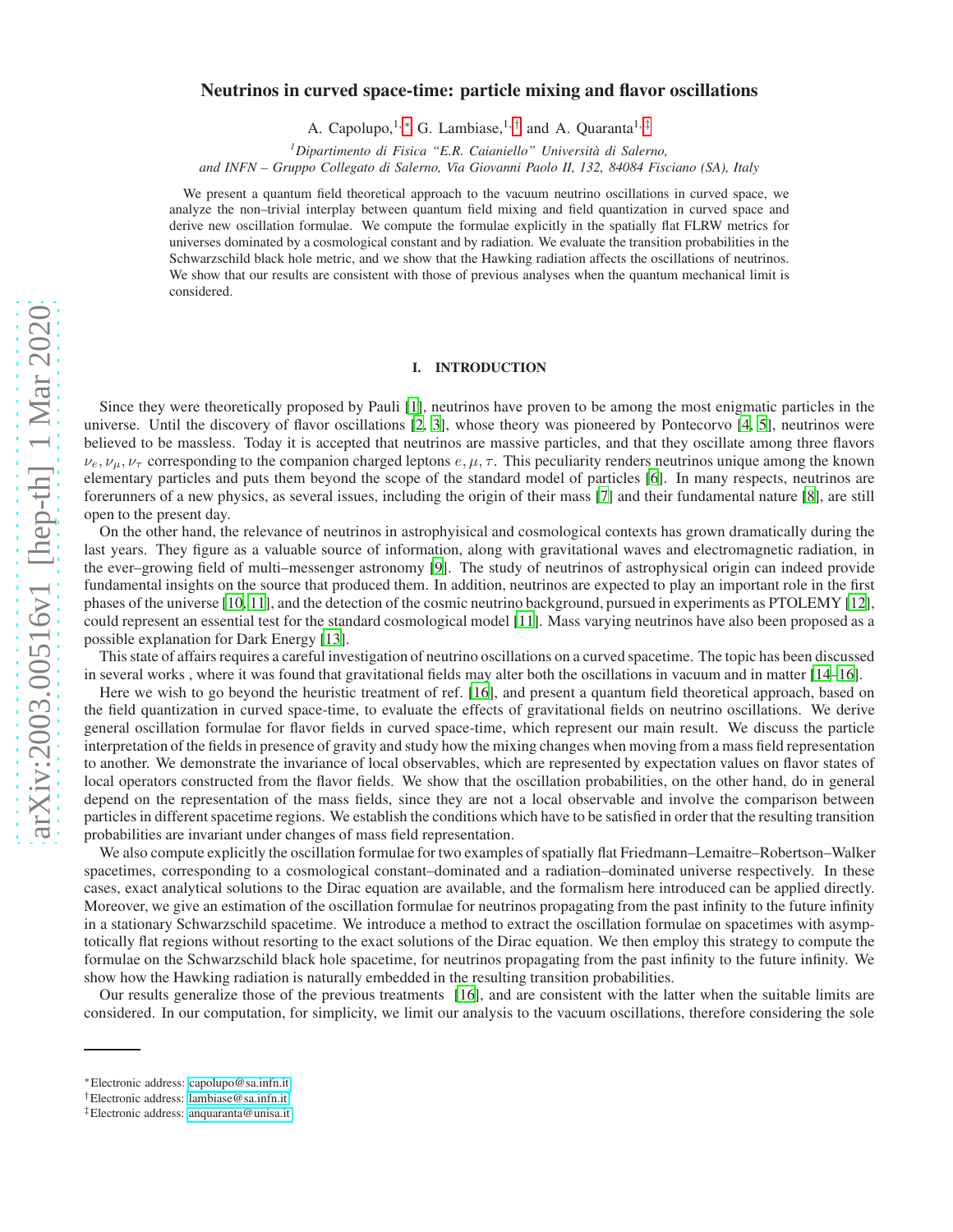effect of gravity.

The paper is organized as follows: in section II we provide the setting for the description of the mass fields in curved space; in section III we develop field mixing and find the oscillation probabilities in curved spacetime, with a thorough analysis of their features; in section IV we apply the formalism to some spacetimes of interest, including the spatially flat FLRW metric for a radiation-dominated universe and for a cosmological constant-dominated universe, and the Schwarzschild black hole metric, where we show the impact of the Hawking effect on neutrino oscillations; finally in section V we draw our conclusions.

# II. MASS NEUTRINO FIELDS IN CURVED SPACE

To evaluate the oscillation formulae for neutrinos on a curved spacetime, it is necessary to consider both the effects of curvature and mixing on the (free) mass fields. Let M be a globally hyperbolic spacetime, and let  $\tau \in \mathbb{R}$  label a foliation of M by Cauchy surfaces. Consider the tetrad fields  $e_a^{\mu}(x)$  satisfying  $\eta^{ab} e_a^{\mu}(x) e_b^{\nu}(x) = g^{\mu\nu}(x)$ . Here  $\eta^{ab} \equiv diag(1, -1, -1, -1)$  is the Minkowski metric tensor, while  $g^{\mu\nu}(x)$  is the contravariant metric  $g^{\mu\nu}(x)g_{\nu\rho}(x) = \delta^\mu_\rho$  on M in a given coordinate system. The massive neutrino fields satisfy the Dirac equations:

<span id="page-1-0"></span>
$$
(i\gamma^{\mu}(x)D_{\mu}-m_{i})\psi_{i}=0
$$
\n(1)

where  $\gamma^{\mu}(x) = e^{\mu}_{a}(x)\gamma^{a}$ ,  $\gamma^{a}$  being the usual flat space Dirac matrices, and  $D_{\mu} = \partial_{\mu} - \frac{i}{4}\omega^{ab}_{\mu}\sigma_{ab}$ . The spin connection is defined as  $\omega_{\mu}^{ab} = e_{\nu}^a \Gamma_{\rho\mu}^{\nu} e^{\rho b} + e_{\nu}^a \partial_{\mu} e^{\nu b}$ , whereas  $\sigma_{ab}$  are the commutators of flat Dirac matrices  $\sigma_{ab} = \frac{i}{2} [\gamma^a, \gamma^b]$ . In equation [\(1\)](#page-1-0), the index  $i = 1, 2, ..., N$  ranges over the number of neutrino species N. For the sake of simplicity we focus on the case  $N = 2$ , though the generalization to  $N = 3$  is straightforward. In general equation [\(1\)](#page-1-0) cannot be solved exactly. Even if one is able to find exact solutions, these do not play the same prominent role as their flat spacetime counterpart. It is well–known, indeed, that the positive frequency solutions of equation cannot be defined univocally, and that, consequently, there is no natural (nor unique) particle interpretation for the corresponding Quantum Field Theory [\[17,](#page-11-15) [18\]](#page-11-16). Nevertheless, the canonical quantization of the Dirac field proceeds along the same lines as in Minkowski spacetime.

To perform a field expansion, one must find a set of positive  $\zeta_{k,i}$  and negative  $\xi_{k,i}$  frequency solutions for each of the equations [\(1\)](#page-1-0). In general the bipartition of the solutions to eq. [\(1\)](#page-1-0) makes sense only locally, while there is no natural global definition of positive and negative frequency modes. Anyway, one is free to choose a set of modes [\[19](#page-11-17)]  $\{\zeta_{k,i}, \xi_{k,i}\}\,$ , deemed to be positive/negative frequency modes according to some specified observer, and expand the field with respect to them, provided that they form a complete (and orthonormal) set of solutions under the inner product

<span id="page-1-1"></span>
$$
(a_i, b_i) = \int_{\Sigma(\tau)} \sqrt{-g} d\Sigma_{\mu}(\tau) \bar{a}_i \gamma^{\mu}(x) b_i
$$
\n(2)

with  $a_i, b_i$  any solution to equation [\(1\)](#page-1-0) with mass  $m_i$  and  $\bar{b}_i = b_i^{\dagger} \gamma^0(x)$ . Here  $d\Sigma^{\mu}(\tau) = n^{\mu}(\tau) dV_{\tau}$  denotes the volume element on the surface  $\tau$  with unit timelike normal  $n^{\mu}(\tau)$ . This has to hold separately for each  $i = 1, 2$ . As it is easy to prove, for  $a_i, b_i$ solutions of the (same) Dirac equation, the inner product [\(2\)](#page-1-1) does not depend on the hypersurface chosen for the integration. In particular, it is independent on the foliation by Cauchy hypersurfaces employed. The fields can then be expanded as

<span id="page-1-2"></span>
$$
\psi_i(x) = \sum_{k,s} \left( \gamma_{k,s;i} \zeta_{k,s;i}(x) + \epsilon_{k,s;i}^{\dagger} \xi_{k,s;i}(x) \right)
$$
\n(3)

with the operator coefficients  $\gamma_{k,s,i}, \epsilon_{k,s,i}$  satisfying the usual canonical anticommutation relations, k momentum index and s helicity index. The annihilators are also required to anticommute for  $i \neq j$ , and, in particular  $\{\gamma_{k,s,i}, \gamma_{k,s,j}^{\dagger}\} = \delta_{ij}$ ,  ${\{\epsilon_{k,s,i}, \epsilon_{k,s,j}^{\dagger}\}} = \delta_{ij}$ . In equation [\(3\)](#page-1-2) we prefer to keep any space-time dependence within the modes, for ease of treatment with a general metric. The expansions [\(3\)](#page-1-2) define the mass Hilbert space  $\mathcal{H}_m = H_1 \otimes H_2$ , which is constructed out of the vacuum  $|0_m\rangle = |0_1\rangle \otimes |0_2\rangle$ . Here  $|0_i\rangle$  is defined, as usual, by  $\gamma_{k,s,i} |0_i\rangle = 0 = \epsilon_{k,s,i} |0_i\rangle$  for each k, s, i.

As hinted above, the field expansions [\(3\)](#page-1-2) are somewhat arbitrary, as opposed to the flat spacetime case, where there is no ambiguity in the definition of positive and negative frequency modes. Any other basis  $\{\tilde{\zeta}_{k,s,i}, \tilde{\zeta}_{k,s,i}\}$  can be used to expand the fields  $\psi_i = \sum_{k,s} (\tilde{\gamma}_{k,s,i} \tilde{\zeta}_{k,s,i}(x) + \tilde{\epsilon}_{k,s,i}^{\dagger} \tilde{\zeta}_{k,s,i}(x))$ . Since both the sets  $\{\zeta_{k,s,i}, \zeta_{k,s,i}\}$  and  $\{\tilde{\zeta}_{k,s,i}, \tilde{\zeta}_{k,s,i}\}$  form a basis for the space of solutions of eqs.  $(1)$ , one can write the modes of a set in terms of the other, for each i:

<span id="page-1-3"></span>
$$
\tilde{\zeta}_{k',s',i} = \sum_{k,s} \left( \Gamma^*_{k',s';k,s;i} \zeta_{k,s,i} + \Sigma^*_{k',s';k,s;i} \zeta_{k,s,i} \right)
$$
\n
$$
\tilde{\zeta}_{k',s',i} = \sum_{k,s} \left( \Gamma_{k',s';k,s;i} \zeta_{k,s,i} - \Sigma_{k',s';k,s;i} \zeta_{k,s,i} \right)
$$
\n(4)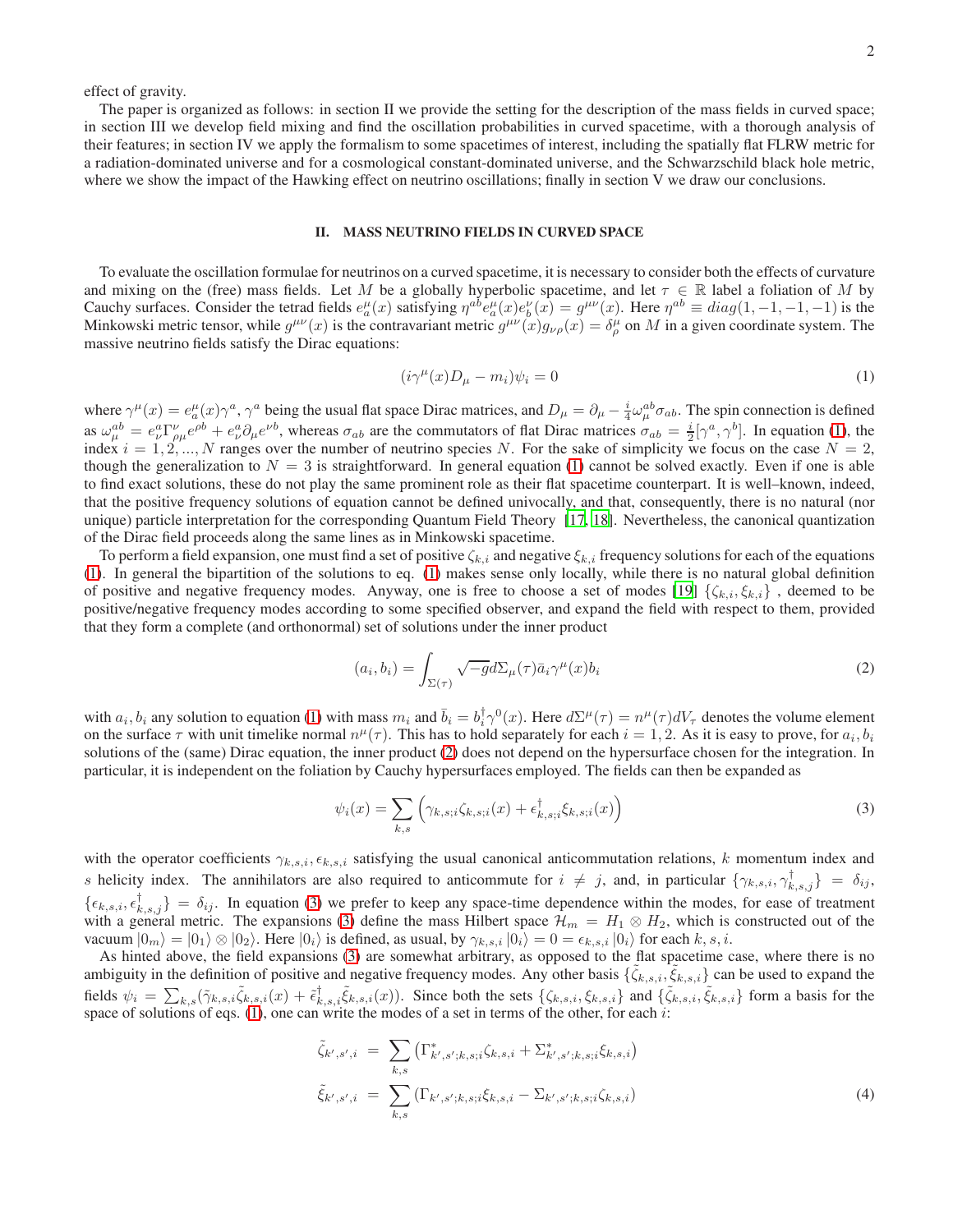where  $\Gamma_{k',s';ks;i} = (\tilde{\zeta}_{k',s',i}, \zeta_{k,s,i}) = (\xi_{k,s,i}, \tilde{\xi}_{k',s',i})$  and  $\Sigma_{k',s';ks;i} = (\tilde{\zeta}_{k',s',i}, \xi_{k,s,i}) = -(\zeta_{k,s,i}, \tilde{\xi}_{k's',i})$ . This is a fermionic Bogoliubov transformation, for which  $\sum_{q,r} \left( \Gamma^*_{k,s;q,r;i} \Gamma_{k',s';q,r;i} + \Sigma^*_{k,s;q,r;i} \Sigma_{k',s';q,r;i} \right) = \delta_{k,k'} \delta_{s,s'}$  for each i. The corresponding relation between the two sets of annihilators is given by

<span id="page-2-0"></span>
$$
\tilde{\gamma}_{k,s,i} = \sum_{k',s'} \left( \Gamma_{k,s;k's';i} \gamma_{k',s',i} + \Sigma_{k,s;k',s';i} \epsilon^{\dagger}_{k',s',i} \right) \n\tilde{\epsilon}_{k,s,i} = \sum_{k',s'} \left( \Gamma_{k,s;k',s';i} \epsilon_{k',s',i} - \Sigma_{k,s;k',s';i} \gamma^{\dagger}_{k',s',i} \right).
$$
\n(5)

It is often the case that the Bogoliubov coefficients  $\Gamma_{k,s;k',s';i}$ ,  $\Sigma_{k,s;k',s';i}$  can be written as  $\Gamma_{k,s;k',s';i} = \delta_{k,k'} \delta_{s,s'} \Gamma_{k,i}$ ,  $\Sigma_{k,s;k',s';i} = \delta_{k,k'}\delta_{s,s'}\Sigma_{k,i}$ , with  $\Gamma_{k,i}$  and  $\Sigma_{k,i}$  depending on k alone. In this occurrence, they admit the parametrization  $\Gamma_{k,i} = e^{i\eta_{k,i}} \cos(\theta_{k,i})$ ,  $\Sigma_{k,i} = e^{i\phi_{k,i}} \sin(\theta_{k,i})$ , with  $\eta_{k,i}, \phi_{k,i}, \theta_{k,i}$  real functions of k. We remark that the Bogoliubov transformations [\(5\)](#page-2-0) can be recast in terms of the generators  $J_i = e^{\sum_{k,k',s,s'} \left[ (\lambda^*_{k,k',s,s',i} \gamma^{\dagger}_{k,s,i} \epsilon^{\dagger}_{k',s',i} - \lambda_{k,k',s,s',i} \epsilon_{k,s,i} \gamma_{k',s',i}) \right]}$ , with  $\lambda_{k,k',s,s',i} = Arctan(\frac{\Sigma_{k,s;k',s';i}}{\Gamma_{k,s,t',s',i}})$  $\frac{\sum_{k,s; k',s';i}}{\Gamma_{k,s;k',s';i}}$ ), as

$$
\tilde{\gamma}_{k,s,i} = J_i^{-1} \gamma_{k,s,i} J_i , \qquad \qquad \tilde{\epsilon}_{k,s,i} = J_i^{-1} \epsilon_{k,s,i} J_i . \qquad (6)
$$

The maps  $J_i: \tilde{\mathcal{H}}_i \to \mathcal{H}_i$  interpolate between the Fock spaces  $\mathcal{H}_i$  built from the  $\gamma_{k,s,i}, \epsilon_{k,s,i}$  and the Fock space  $\tilde{\mathcal{H}}_i$  built from the  $\tilde{\gamma}_{k,s,i}, \tilde{\epsilon}_{k,s,i}$ . In particular, one has for the vacuum states  $|\tilde{0}_i\rangle = J_i^{-1}|0_i\rangle$ . As for the untilded representation, the mass Hilbert space in the tilded representation is the tensor product  $\mathcal{H}_m = \mathcal{H}_1 \otimes \mathcal{H}_2$ . It is convenient to define a unique generator of Bogoliubov transformations  $J : \tilde{\mathcal{H}}_m \longrightarrow \mathcal{H}_m$  on  $\tilde{\mathcal{H}}_m$  as the tensor product  $J = J_1 \otimes J_2$ . Then

<span id="page-2-1"></span>
$$
\tilde{\gamma}_{k,s,i} = J^{-1} \gamma_{k,s,i} J , \qquad \qquad \tilde{\epsilon}_{k,s,i} = J^{-1} \epsilon_{k,s,i} J
$$
\n
$$
(7)
$$

for  $i = 1, 2$ . The expansions of the two fields  $\psi_1$  and  $\psi_2$  must be compatible with each other, i.e., each of the modes  $\zeta_{k,s,2}, \zeta_{k,s,2}$ must be obtainable from the corresponding modes  $\zeta_{k,s,1}, \xi_{k,s,1}$  by the substitution  $m_1 \leftrightarrow m_2$ , and vice–versa. In the context of mixing, this ensures that the same kind of particle, described by the same set of quantum numbers, is being mixed. This, of course, does not undermine the arbitrariness in the choice of the modes; these can be any complete set of solutions to the Dirac equation, provided that the same choice is made for the two fields.

# III. NEUTRINO MIXING AND OSCILLATION FORMULAE IN CURVED SPACE-TIME

In this Section, we show new oscillation formulae for flavor fields in curved space-time and we present general considerations on the infinitely many unitarily inequivalent representations of the canonical anticommutation relations which characterize the quantization of mixed fields and of fields in curved space.

### A. Oscillation Formulae

As discussed above, the QFT of free Dirac fields in curved space is characterized by infinitely many unitarily inequivalent representations of the canonical anticommutation relations. The phenomenon of mixing, even in Minkowski space, suffers from an analogous ambiguity, in that the flavor and the mass representations are unitarily inequivalent [\[20](#page-11-18)]. The effects of such inequivalence have been analyzed in flat space time [\[21](#page-12-0)] and the possibility to reveal them in experimental setup has been recently proposed [\[22](#page-12-1)]. Let us start by fixing the mass field expansions [\(3\)](#page-1-2) and describe the mixing in a given representation of the mass fields. The flavor fields are defined as  $\psi_e = \cos(\theta)\psi_1 + \sin(\theta)\psi_2$  and  $\psi_\mu = \cos(\theta)\psi_2 - \sin(\theta)\psi_1$  with  $\theta$  the (2-flavor) mixing angle. Just like the Bogoliubov transformations [\(7\)](#page-2-1), the rotation to flavor fields can be cast in terms of a generator  $\mathcal{I}_{\theta}(\tau)$ . This is given by

<span id="page-2-2"></span>
$$
\mathcal{I}_{\theta}(\tau) = e^{\theta\left[\left(\psi_1, \psi_2\right)\tau - \left(\psi_2, \psi_1\right)\tau\right]}.
$$
\n
$$
(8)
$$

where the scalar products  $(\psi_i, \psi_j)$  *do* depend on the hypersurface chosen for the integration, since they are solutions to different Dirac equations. Then, by definition, the flavor fields are expressed as

$$
\psi_e = \mathcal{I}_{\theta}^{-1}(\tau)\psi_1\mathcal{I}_{\theta}(\tau) , \qquad \psi_{\mu} = \mathcal{I}_{\theta}^{-1}(\tau)\psi_2\mathcal{I}_{\theta}(\tau). \tag{9}
$$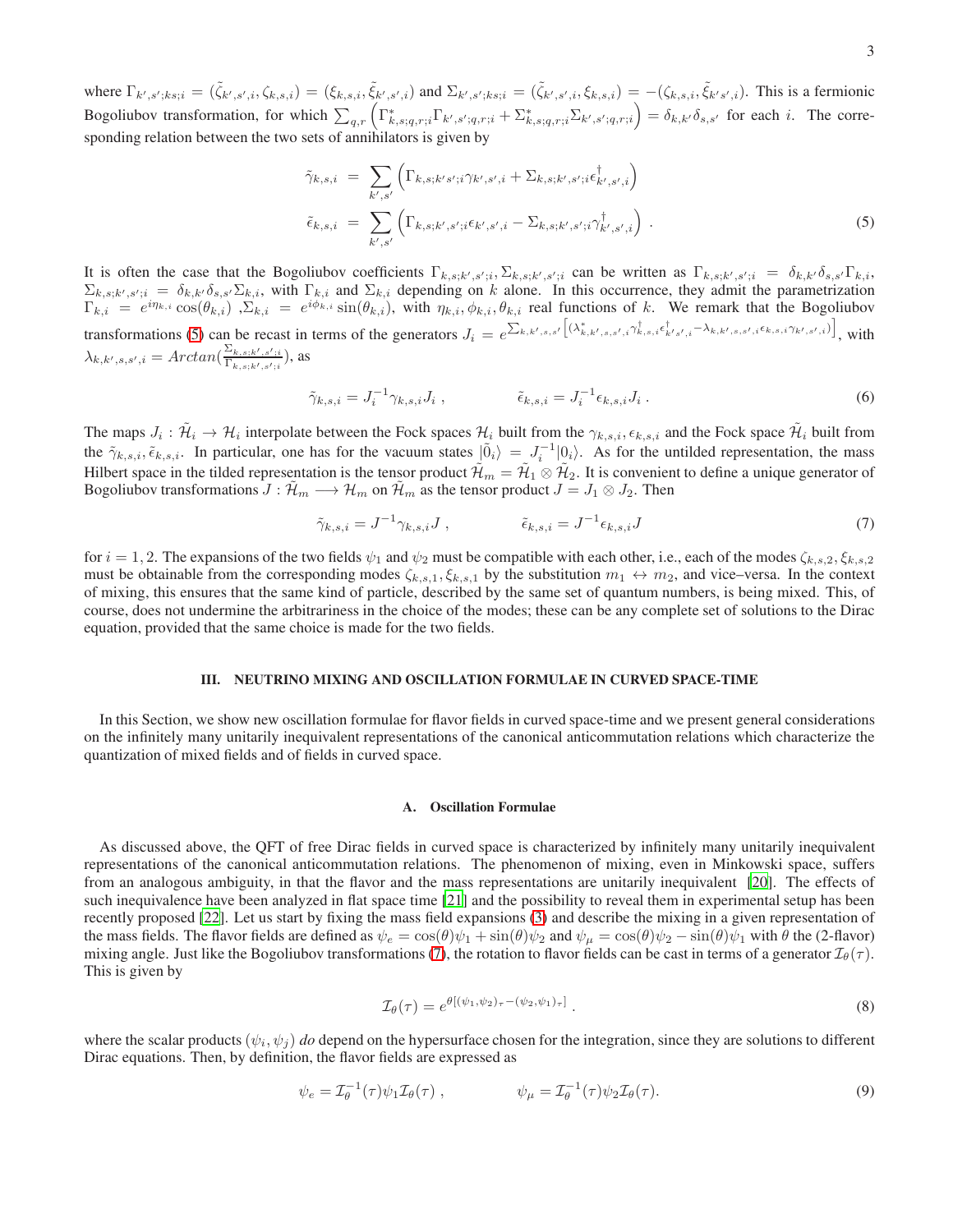If we let the generator [\(8\)](#page-2-2) act on the mass annihilators, we obtain the flavor annihilators for curved space

$$
\gamma_{k,s,e}(\tau) = \mathcal{I}_{\theta}^{-1}(\tau)\gamma_{k,s,1}\mathcal{I}_{\theta}(\tau) = \cos(\theta)\gamma_{k,s,1} + \sin(\theta)\sum_{q,r}\left[\Lambda_{q,r;k,s}^{*}(\tau)\gamma_{q,r,2} + \Xi_{q,r;k,s}(\tau)\epsilon_{q,r,2}^{\dagger}\right].
$$
 (10)

And similar for  $\gamma_{k,s,\mu}(\tau)$ ,  $\epsilon_{k,s,e}(\tau)$ ,  $\epsilon_{k,s,\mu}(\tau)$ . The Bogoliubov coefficients are provided by the inner products of the solutions to the *curved space* Dirac equation with mass  $m_1$  and  $m_2$ , that is,  $\Lambda_{q,r;k,s}(\tau) = (\zeta_{q,r,2}, \zeta_{k,s,1})_{\tau} = (\zeta_{k,s,1}, \zeta_{q,r,2})_{\tau}$  and  $\Xi_{q,r;k,s}(\tau) = (\zeta_{k,s,1}, \xi_{q,r,2})_{\tau} = -(\zeta_{q,r,2}, \xi_{k,s,1})_{\tau}$ . The mixing coefficients always satisfy

$$
\sum_{q,r} \left( \Lambda_{k,s;q,r}^*(\tau) \Lambda_{k',s';q,r}(\tau) + \Xi_{k,s;q,r}^*(\tau) \Xi_{k',s';q,r}(\tau) \right) = \delta_{k,k'} \delta_{s,s'}.
$$
\n(11)

Since the mass expansions are compatible, the mixing coefficients are often diagonal, namely of the form

<span id="page-3-2"></span>
$$
\Lambda_{q,r;k,s}(\tau) = \delta_{q,k}\delta_{r,s}\Lambda_{k,s}(\tau)
$$
  
\n
$$
\Xi_{q,r;k,s}(\tau) = \delta_{q,k}\delta_{r,s}\Xi_{k,s}(\tau)
$$
\n(12)

with  $\Lambda_{k,s}(\tau)$ ,  $\Xi_{k,s}(\tau)$  depending on k and s alone [\[23\]](#page-12-2). Exceptions to this arise when we consider expansions of the mass fields in terms of modes labelled by the energy. In such a case, the mixing coefficients are non–diagonal and different from zero  $\Lambda_{\omega,\omega'} \neq 0$  ,  $\Xi_{\omega,\omega'} \neq 0$ , once  $\omega$  is fixed, only for a specific value of  $\omega'$ .

$$
|\Lambda_{k,s}(\tau)|^2 + |\Xi_{k,s}(\tau)|^2 = 1
$$
\n(13)

for each  $k, s, \tau$ , and

$$
|\Lambda_{\omega;\omega'}(\tau)|^2 + |\Xi_{\omega;\omega'}(\tau)|^2 = 1
$$
\n(14)

respectively. The mass and the flavor representations are unitarily inequivalent. For each  $\tau$  one has a distinct flavor Fock space  $\mathcal{H}_f(\tau)$  defined by  $\gamma_{e,\mu}(\tau)$ ,  $\epsilon_{e,\mu}(\tau)$ . The flavor vacuum  $|0_f(\tau)\rangle = \mathcal{I}_{\theta}^{-1}(\tau) |0_m\rangle$  is a condensate of  $\psi_1, \psi_2$  particle-antiparticle pairs.

In order to define the transition probabilities, we observe that the total Lagrangian is invariant under  $U(1)$  gauge transformations. Therefore the total charge  $Q=Q_1+Q_2=Q_e+Q_\mu$  is conserved [\[24](#page-12-3)], where  $Q_i=\sum_{k,s}\left(\gamma_{k,s,i}^\dagger\gamma_{k,s,i}-\epsilon_{k,s,i}^\dagger\epsilon_{k,s,i}\right)$  for  $i = 1, 2, e, \mu$ . It is then meaningful to define the transition probabilities as

<span id="page-3-0"></span>
$$
P_{k,s}^{\rho \to \sigma}(\tau) = \sum_{q,r} \left( \langle \nu_{\rho,k,s}(\tau_0) | Q_{\sigma}^{q,r}(\tau) | \nu_{\rho,k,s}(\tau_0) \rangle - \langle 0_f(\tau_0) | Q_{\sigma}^{q,r}(\tau) | 0_f(\tau_0) \rangle \right). \tag{15}
$$

Here  $\rho, \sigma = e, \mu$ , the state  $|\nu_{\rho,k,s}(\tau_0)\rangle = \gamma_{k,s,\rho}^{\dagger}(\tau_0) |0_f(\tau_0)\rangle$  is the state with a single neutrino of flavor  $\rho$ , momentum k and helicity s on the reference hypersurface  $\tau = \tau_0$ . The second term on the rhs of [\(15\)](#page-3-0) is just the implementation of the normal ordering with respect to  $|0_f(\tau_0)\rangle$ . By construction  $P_{k,s}^{e\to e}(\tau) + P_{k,s}^{e\to \mu}(\tau) = 1$  and  $P_{k,s}^{\mu \to e}(\tau) + P_{k,s}^{\hat{\mu} \to \mu}(\tau) = 1$  for each  $\tau$ . A straightforward calculation yields, in the general case (accounting for both diagonal and non–diagonal mixing coefficients) the result

<span id="page-3-1"></span>
$$
P_{k,s}^{e\to\mu}(\tau) = 2\cos^2(\theta)\sin^2(\theta) \times \left[1 - \sum_{q,r} \Re\left(\Lambda_{k,s;q,r}^*(\tau_0)\Lambda_{k,s;q,r}(\tau) + \Xi_{k,s;q,r}^*(\tau_0)\Xi_{k,s;q,r}(\tau)\right)\right].
$$
 (16)

Equation [\(16\)](#page-3-1) is the central result of the paper. When equations [\(12\)](#page-3-2) hold, this reduces to

<span id="page-3-3"></span>
$$
P_{k,s}^{e\to\mu}(\tau) = 2\cos^2(\theta)\sin^2(\theta) \times \left[1 - \Re\left(\Lambda_{k,s}^*(\tau_0)\Lambda_{k,s}(\tau) + \Xi_{k,s}^*(\tau_0)\Xi_{k,s}(\tau)\right)\right].\tag{17}
$$

In both cases one has

$$
P_{k,s}^{e \to e}(\tau) = 1 - P_{k,s}^{e \to \mu}(\tau). \tag{18}
$$

## B. Mixing on a curved background and gravity-induced ambiguity in the particle interpretation

Up to now, we have worked within a fixed, but arbitrary, representation of the mass fields. The question arises about the other possible representations, and how the mixing changes when moving from a representation to another. For the definition [\(15\)](#page-3-0) to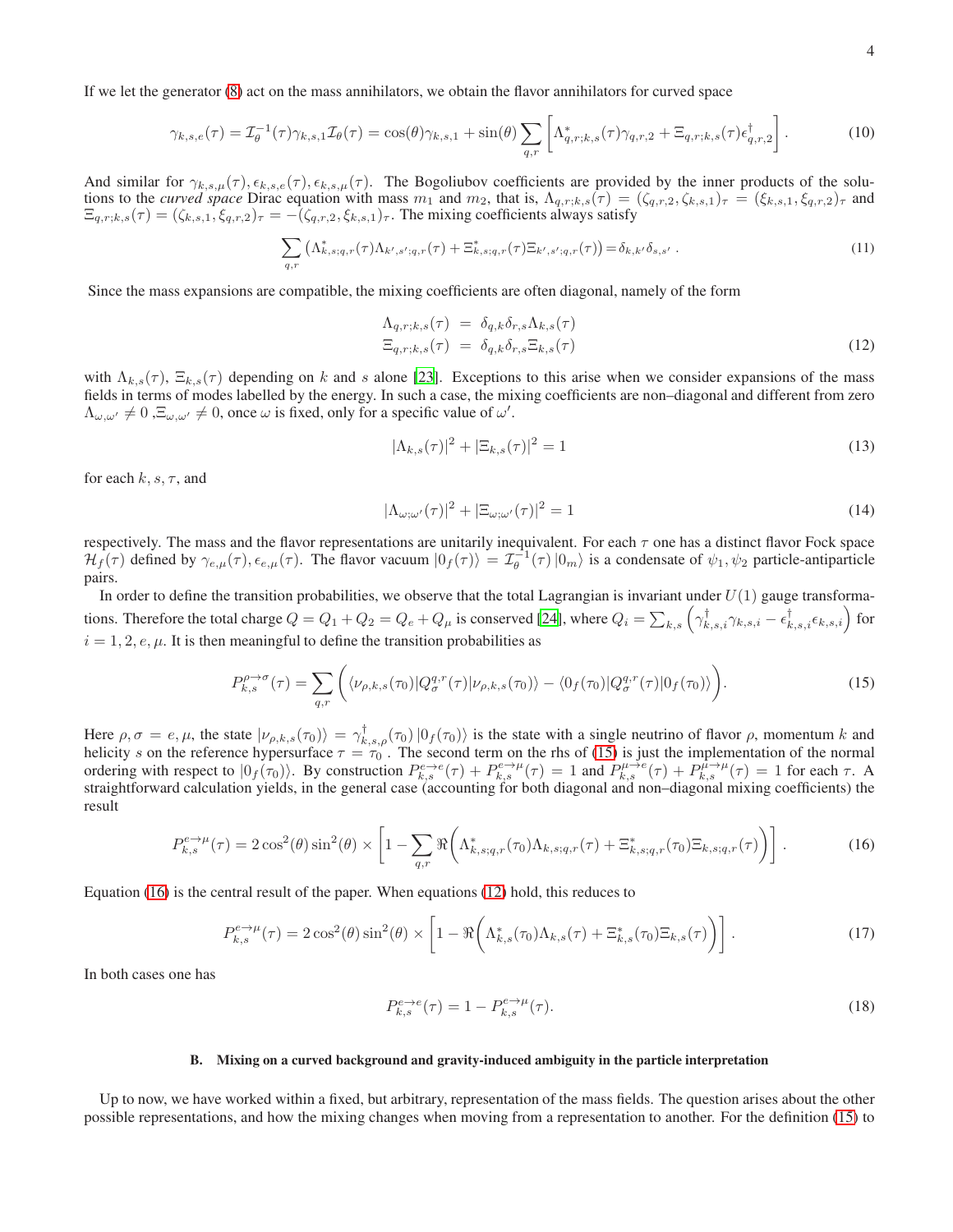make sense, we must determine if and how the probabilities vary when the mass representation is changed. We take as a guideline the principle of covariance, so that the *local* physical observables should be independent of the underlying representation. In moving from a given representation  $\{\gamma_1, \epsilon_1\}, \{\gamma_2, \epsilon_2\}$  to another  $\{\tilde{\gamma}_1, \tilde{\epsilon}_1\}, \{\tilde{\gamma}_2, \tilde{\epsilon}_2\}$ , we know how to connect the mass Fock spaces, namely via the generator [\(7\)](#page-2-1)  $J^{-1}$ :  $\mathcal{H}_m \to \tilde{\mathcal{H}}_m$ . For each mass representation, we can proceed as we did above and build the corresponding flavor annihilators and flavor spaces  $\mathcal{H}_f(\tau)$ ,  $\tilde{\mathcal{H}}_f(\tau)$ , together with the mixing generators  $\mathcal{I}_{\theta}(\tau) : \mathcal{H}_f(\tau) \to$  $\mathcal{H}_m$ ,  $\tilde{\mathcal{I}}_{\theta}(\tau) : \tilde{\mathcal{H}}_f(\tau) \to \tilde{\mathcal{H}}_m$ . It is useful, at this point, to determine the relations among the mixing coefficients  $\Lambda(\tau)$ ,  $\Xi(\tau)$  and  $\tilde{\Lambda}(\tau)$ ,  $\tilde{\Xi}(\tau)$  that appear in the explicit form of the two generators  $\mathcal{I}_{\theta}(\tau)$  and  $\tilde{\mathcal{I}}_{\theta}(\tau)$ . By definition we have

$$
\tilde{\Lambda}_{q,r;k,s}(\tau) = (\tilde{\zeta}_{q,r;2}, \tilde{\zeta}_{k,s;1})_{\tau} = \sum_{q',k',r',s'} \left( \left[ \Gamma^*_{q,r;q',r';2} \zeta_{q',r';2} + \Sigma^*_{q,r;q',r';2} \zeta_{q',r';2} \right], \left[ \Gamma^*_{k,s;k',s';1} \zeta_{k',s';1} + \Sigma^*_{k,s;k',s';1} \zeta_{k',s';1} \right] \right)_{\tau}.
$$
\n(19)

Here the first equality is just the definition of  $\tilde{\Lambda}(\tau)$ , the second follows from the Bogoliubov transformations [\(5\)](#page-2-0). By using the properties of the inner product [\(2\)](#page-1-1), in the general case (again, accounting for both the diagonal and non–diagonal mixing coefficients), we obtain

$$
\tilde{\Lambda}_{q,r;k,s}(\tau) = \sum_{q',k',r',s'} \left[ \Gamma_{q,r;q'r';2} \Gamma^*_{k,s;k',s';1}(\zeta_{q',r';2},\zeta_{k',s';1})_{\tau} + \Gamma_{q,r;q',r';2} \Sigma^*_{k,s;k',s';1}(\zeta_{q',r';2},\zeta_{k',s';1})_{\tau} + \Sigma_{q,r;q'r';2} \Gamma^*_{k,s;k',s';1}(\zeta_{q',r';2},\zeta_{k',s';1})_{\tau} + \Sigma_{q,r;q',r';2} \Sigma^*_{k,s;k',s';1}(\zeta_{q',r';2},\zeta_{k',s';1})_{\tau} \right],
$$
\n(20)

and, finally, from the definition of  $\Lambda(\tau)$  and  $\Xi(\tau)$ , we have

<span id="page-4-0"></span>
$$
\tilde{\Lambda}_{q,r;k,s}(\tau) = \sum_{q',k',r',s'} \left[ \Gamma_{q,r,q'r';2} \left( \Gamma_{k,s;k',s';1}^* \Lambda_{q',r';k',s'}(\tau) - \Sigma_{k,s;k',s';1}^* \Xi_{q',r';k',s'}(\tau) \right) \right. \\
\left. + \Sigma_{q,r;q',r';2} \left( \Gamma_{k,s;k',s';1}^* \Xi_{q',r';k's'}^*(\tau) + \Sigma_{k,s;k',s';1}^* \Lambda_{q',r';k',s'}^*(\tau) \right) \right].
$$
\n(21)

Similarly we have

<span id="page-4-1"></span>
$$
\tilde{\Xi}_{q,r;k,s}(\tau) = \sum_{q',k';r',s'} \left[ \Gamma_{q,r;q',r';2} \left( \Gamma_{k,s;k',s';1} \Xi_{q',r';k',s'}(\tau) + \Sigma_{k,s;k',s';1} \Lambda_{q',r';k',s'}(\tau) \right) \right. \\
\left. - \Sigma_{q,r;q',r';2} \left( \Gamma_{k,s;k',s';1} \Lambda_{q',r';k',s'}^*(\tau) - \Sigma_{k,s;k',s';1} \Xi_{q',r';k',s'}^*(\tau) \right) \right].
$$
\n(22)

When equations [\(12\)](#page-3-2) hold for both the representations  $\{q, r\}$ ,  $\{q', r'\}$ , the equations reduce to

<span id="page-4-2"></span>
$$
\tilde{\Lambda}_{q,r}(\tau) = \sum_{q',r'} \left[ \Gamma_{q,r,q'r';2} \left( \Gamma_{q,r;q',r';1}^* \Lambda_{q',r'}(\tau) - \Sigma_{q,r;q',r';1}^* \Xi_{q',r'}(\tau) \right) \right. \\
\left. + \Sigma_{q,r;q',r';2} \left( \Gamma_{q,r;q',r';1}^* \Xi_{q',r'}^*(\tau) + \Sigma_{q,r;q',r';1}^* \Lambda_{q',r'}^*(\tau) \right) \right].
$$
\n(23)

and

<span id="page-4-3"></span>
$$
\tilde{\Xi}_{q,r}(\tau) = \sum_{q',r'} \left[ \Gamma_{q,r;q',r';2} \left( \Gamma_{q,r;q',r';1} \Xi_{q',r'}(\tau) + \Sigma_{q,r;q',r';1} \Lambda_{q',r'}(\tau) \right) \right. \\
\left. - \sum_{q,r;q',r';2} \left( \Gamma_{q,r;q',r';1} \Lambda_{q',r'}^*(\tau) - \Sigma_{q,r;q',r';1} \Xi_{q',r'}^*(\tau) \right) \right].\n\tag{24}
$$

The equations [\(21,](#page-4-0) [22,](#page-4-1) [23,](#page-4-2) [24\)](#page-4-3) provide an explicit relation between  $\mathcal{I}_{\theta}(\tau)$  and  $\tilde{\mathcal{I}}_{\theta}(\tau)$ , and show how the mixing coefficients change, in moving from a mass representation to another, in order to ensure covariance. In particular, the tilded coefficients turn out to be a linear combination of the untilded coefficients weighted by the coefficients of the Bogoliubov transformations between the two mass representations. A slightly modified version of the eqs. [\(21\)](#page-4-0) and [\(22\)](#page-4-1) will be expedient in the calculation of the transition probabilities in a number of interesting cases.

It remains to establish how the flavor operators  $\gamma_\rho(\tau)$ ,  $\epsilon_\rho(\tau)$  and the flavor vacuum  $|0_f(\tau)\rangle$  transform under a change of mass representation. We focus on the vacuum state  $|0_f(\tau)\rangle \in \mathcal{H}_f(\tau)$ . First we employ the generator  $\mathcal{I}_{\theta}(\tau): \mathcal{H}_f(\tau) \to \mathcal{H}_m$  to get the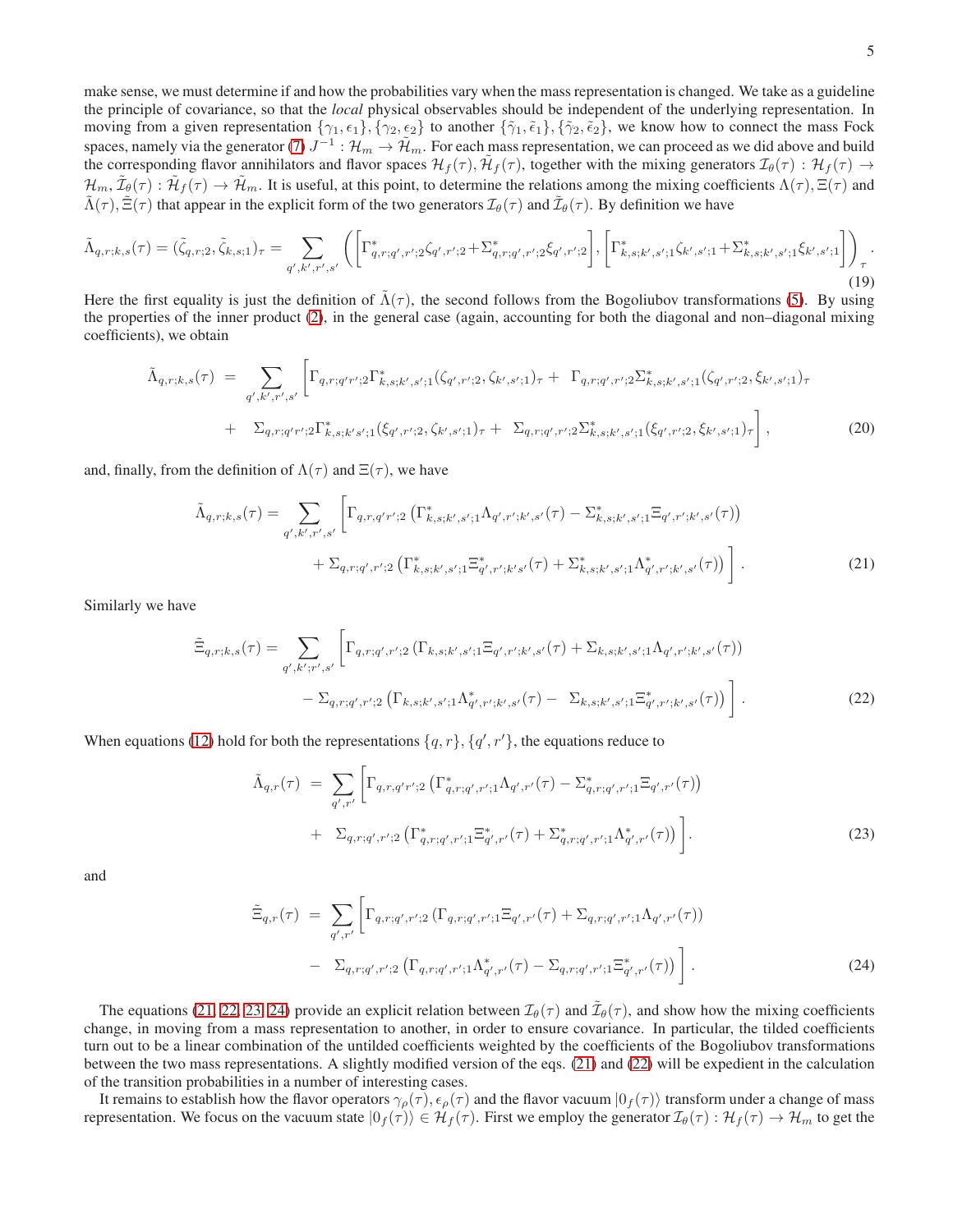6

mass vacuum  $|0_m\rangle$ . Then we apply the generator of Bogoliubov transformations [\(7\)](#page-2-1)  $J^{-1}$  :  $\mathcal{H}_m \to \tilde{\mathcal{H}}_m$  to obtain  $|\tilde{0}_m\rangle$ . Finally, the generator of mixing in the tilde representation  $\tilde{\mathcal{I}}_{\theta}^{-1}(\tau) : \tilde{\mathcal{H}}_m \to \tilde{\mathcal{H}}_f(\tau)$  is employed to get  $|\tilde{0}_f(\tau)\rangle$ . We conclude that the two flavor vacua are related by the transformation

<span id="page-5-0"></span>
$$
|\tilde{0}_f(\tau)\rangle = J_f^{-1}(\tau)|0_f(\tau)\rangle \doteq \tilde{\mathcal{I}}_\theta^{-1}(\tau)J^{-1}\mathcal{I}_\theta(\tau)|0_f(\tau)\rangle
$$
\n(25)

where we have defined the inverse  $J_f^{-1}(\tau)$  for convenience. The flavor operators must then transform as

<span id="page-5-1"></span>
$$
\gamma_{k,s,\rho}(\tau) \rightarrow J_f^{-1}(\tau)\gamma_{k,s,\rho}(\tau)J_f(\tau)
$$
  
\n
$$
\epsilon_{k,s,\rho}(\tau) \rightarrow J_f^{-1}(\tau)\epsilon_{k,s,\rho}(\tau)J_f(\tau)
$$
\n(26)

and similarly for the creation operators. Equations [\(25\)](#page-5-0) and [\(26\)](#page-5-1) ensure the invariance of local observables in the form of expectation values  $\langle \psi_f(\tau) | F(\psi_e(\tau), \psi_\mu(\tau)) | \psi_f(\tau) \rangle$  with  $|\psi_f(\tau) \rangle \in \mathcal{H}_f(\tau)$  and  $F(\psi_e(\tau), \psi_\mu(\tau))$  any operator constructed from the fields  $\psi_e(\tau)$ ,  $\psi_\mu(\tau)$ .

# C. Transition probabilities and the mass representation

The oscillation probabilities are not a local observable, since they involve the comparison between particles at different values of τ, as it is evident from the definition [\(15\)](#page-3-0). In general these quantities *do* depend on the representation of the mass fields, and this is because distinct representations might assign a different meaning to the quantum numbers  $k$ , s. For example, one might consider two expansions of the mass fields, one in terms of plane waves, labelled by the three–momenta  $\{k\}$ , and one in terms of localized wave packets, labelled by a suitable set of quantum numbers  $\{q\}$ . It is clear that the two expansions describe particles with different physical properties; the first describes particles with definite momentum, the second describes particles for which momentum and position are definite to some extent. Therefore the probabilities  $P_{k,s}^{\rho\to\sigma}$  and  $P_{q,s}^{\rho\to\sigma}$  refer to the oscillations of different particles, and have a different interpretation. It would make no sense, in such a case, to require the equivalence of the two. This, of course, would be true even in flat space.

What is meaningful to require, is that the transition probabilities  $P_{k,s}^{\rho\to\sigma}$  be the same for each compatible representation, i.e., for each representation that refers to the same kind of particle, and therefore agrees on the meaning of the quantum numbers  $k, s$ . In mathematical terms, any two such representations shall be connected by diagonal Bogoliubov transformations

$$
\tilde{\zeta}_{k,s,i} = \Gamma^*_{k,s;i}\zeta_{k,s,i} + \Sigma^*_{k,s;i}\zeta_{k,s,i}
$$
\n
$$
\tilde{\zeta}_{k,s,i} = \Gamma_{k,s;i}\zeta_{k,s,i} - \Sigma_{k,s;i}\zeta_{k,s,i}
$$
\n
$$
(27)
$$

where it is understood that  $\Gamma_{k,s;q,r;i} = \delta_{k,q} \delta_{s,r} \Gamma_{k,s;i}$  and  $\Sigma_{k,s;q,r;i} = \delta_{k,q} \delta_{s,r} \Sigma_{k,s;i}$ , In this case the transition probabilities  $P_{k,s}^{\rho\to\sigma}$  are indeed the same, and this can be proven explicitly, by writing out equation [\(17\)](#page-3-3) for the two representations

<span id="page-5-2"></span>
$$
P_{k,s}^{e \to \mu}(\tau) = 2\cos^2(\theta)\sin^2(\theta)\left[1 - \sum_{q,r} \Re\left(\Lambda_{k,s;q,r}^*(\tau_0)\Lambda_{k,s;q,r}(\tau) + \Xi_{k,s;q,r}^*(\tau_0)\Xi_{k,s;q,r}(\tau)\right)\right]
$$
(28)

and

$$
\tilde{P}_{k,s}^{e\to\mu}(\tau) = 2\cos^2(\theta)\sin^2(\theta) \times \left[1 - \sum_{q,r} \Re\left(\tilde{\Lambda}_{k,s;q,r}^*(\tau_0)\tilde{\Lambda}_{k,s;q,r}(\tau) + \tilde{\Xi}_{k,s;q,r}^*(\tau_0)\tilde{\Xi}_{k,s;q,r}(\tau)\right)\right]
$$
\n(29)

With the aid of equations  $(21)$ ,  $(22)$  and  $(45)$  we find

$$
\tilde{\Lambda}_{k,s;q,r}^{*}(\tau_{0})\tilde{\Lambda}_{k,s;q,r}(\tau)+\tilde{\Xi}_{k,s;q,r}^{*}(\tau_{0})\tilde{\Xi}_{k,s;q,r}(\tau)=+(\Lambda_{k,s;q,r}^{*}(\tau_{0})\Lambda_{k,s;q,r}(\tau)+\Xi_{k,s;q,r}^{*}(\tau_{0})\Xi_{k,s;q,r}(\tau))\left[|\Gamma_{k,s,2}|^{2}|\Gamma_{q,r,1}|^{2}+|\Gamma_{k,s,2}|^{2}|\Sigma_{q,r,1}|^{2}\right]+(\Lambda_{k,s;q,r}(\tau_{0})\Lambda_{k,s;q,r}^{*}(\tau)+\Xi_{k,s;q,r}(\tau_{0})\Xi_{k,s;q,r}^{*}(\tau))\left[|\Sigma_{k,s,2}|^{2}|\Gamma_{q,r,1}|^{2}+|\Sigma_{k,s,2}|^{2}|\Sigma_{q,r,1}|^{2}\right].
$$
\n(30)

Each of the terms in the square brackets is real. Considered that

$$
\Lambda_{k,s;q,r}(\tau_0)\Lambda_{k,s;q,r}^*(\tau) = \left(\Lambda_{k,s;q,r}^*(\tau_0)\Lambda_{k,s;q,r}(\tau)\right)^*, \qquad \Xi_{k,s;q,r}(\tau_0)\Xi_{k,s;q,r}^*(\tau) = \left(\Xi_{k,s;q,r}^*(\tau_0)\Xi_{k,s;q,r}(\tau)\right)^*, \qquad (31)
$$

and that the Bogoliubov coefficients satisfy  $|\Gamma_{k,s,i}|^2 + |\Sigma_{k,s,i}|^2 = 1$  for each  $k, s, i$ , we finally get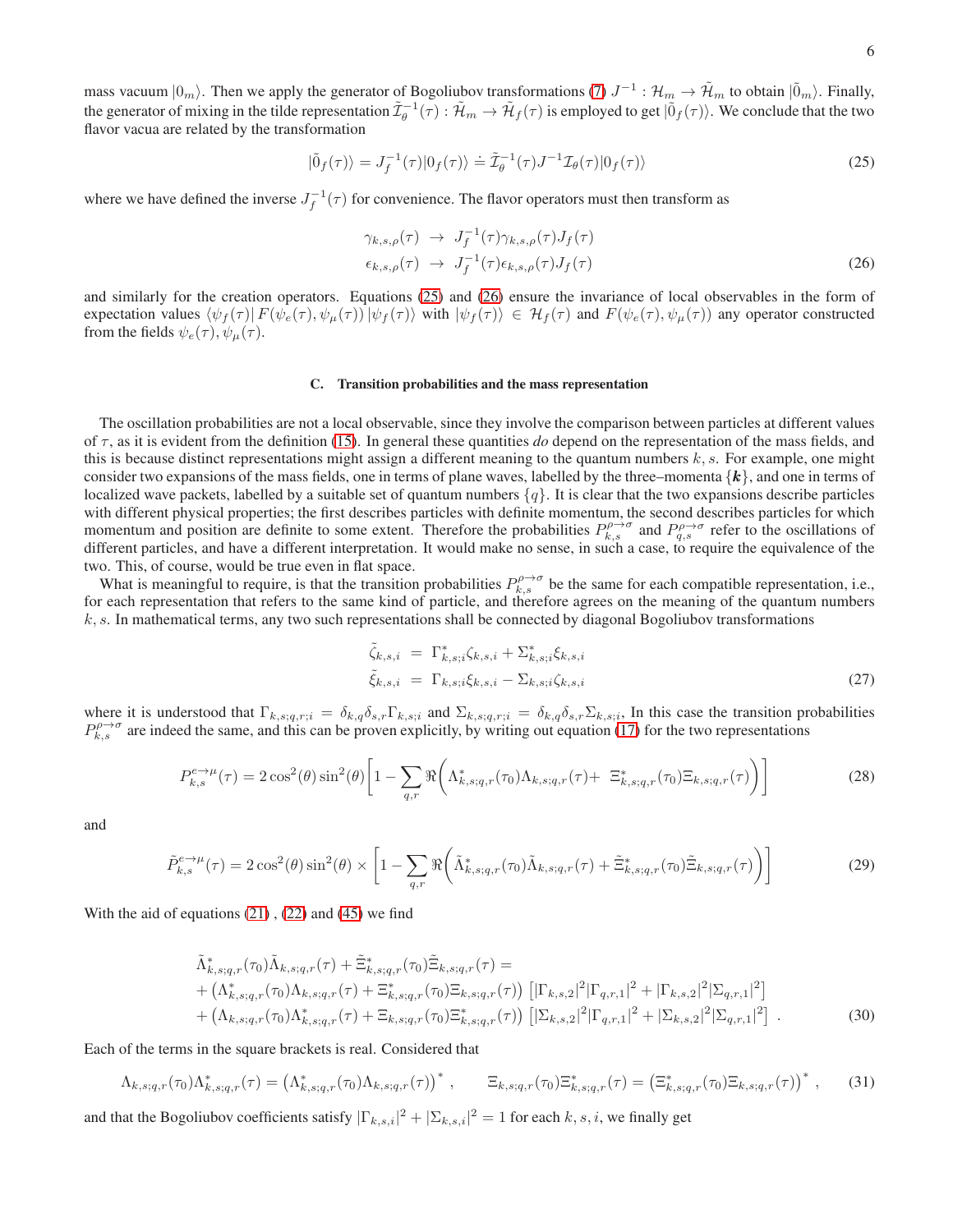$$
\Re[\tilde{\Lambda}_{k,s;q,r}^*(\tau_0)\tilde{\Lambda}_{k,s;q,r}(\tau) + \tilde{\Xi}_{k,s;q,r}^*(\tau_0)\tilde{\Xi}_{k,s;q,r}(\tau)] = \Re[\Lambda_{k,s;q,r}^*(\tau_0)\Lambda_{k,s;q,r}(\tau) + \Xi_{k,s;q,r}^*(\tau_0)\Xi_{k,s;q,r}(\tau)],
$$
\n(32)

which proves the invariance of [\(28\)](#page-5-2).

In the most general case, as the quantum numbers k, s and k', s' have a different phyiscal meaning, the probabilities  $P_{k,s}^{\rho\to\sigma}$ and  $\tilde{P}_{k',s'}^{\rho\to\sigma}$  have different interpretations. Different representations of the mass fields do indeed assign a different meaning to such indices, so that the probabilities [\(15\)](#page-3-0) have no invariant meaning. In order to make sense of the probabilities in eqs. [\(15\)](#page-3-0) in the most general case, a representation of the mass fields must be fixed on the grounds of physical relevance. When the underlying spacetime  $M$  possesses non trivial symmetries, as time translational invariance or spherical symmetry, there is no doubt that the representation should be fixed so to take them into account. In these cases "good quantum numbers" are suggested by the symmetries themselves (for instance, the energy  $\omega$  for stationary metrics, the angular momentum l, m for spherically symmetric spacetimes). In any case, the probabilities in a given mass representation can always be related to the probabilites in any other mass representation with the aid of equations [\(23\)](#page-4-2) and [\(24\)](#page-4-3). As a final remark, we stress that the issue discussed here has nothing to do with the diffeomorphism covariance of the theory. All the probabilities [\(17\)](#page-3-3) are (generally covariant) scalars, as it is evident from the definitions.

# IV. NEUTRINO OSCILLATION FORMULAE IN FLRW METRICS AND IN PRESENCE OF A SCHWARZSCHILD BLACK **HOLE**

In this section we apply the formalism developed above to some cases of interest. After an analysis of the flat space limit, we consider two cosmologically relevant FLRW metrics, corresponding to a cosmological constant–dominated and a radiation– dominated universe respectively. In these cases, exact analytical solutions to the Dirac equation are available, and it is possible to employ equation [\(16\)](#page-3-1) directly. We then introduce a method to extract the oscillation formulae on spacetimes with asymptotically flat regions without resorting to the exact solutions of the Dirac equation. We employ this strategy to compute the formulae on the Schwarzschild black hole spacetime, for neutrinos propagating from the past infinity to the future infinity. We show how the Hawking radiation is naturally embedded in the resulting transition probabilities.

# A. Flat spacetime limit

As a first, trivial, application of the formulae [\(17\)](#page-3-3), let us check the flat spacetime limit. We can see at once that the equations [\(17\)](#page-3-3) reduce to the ordinary oscillation formulae. Indeed, in this case, we can choose the cauchy hypersurfaces to be the  $t =$ constant surfaces in a given Minkowskian coordinate system, while the modes  $\{\zeta_{\mathbf{k},s,i}(x), \zeta_{\mathbf{k},s,i}(x)\}$  are just the plane wave solutions to the flat Dirac equation with definite momentum, so that  $\Lambda_{q,r;k,s}(t) \to U_{q,r;k,s}(t)$  and  $\Xi_{q,r;k,s}(t) \to V_{q,r;k,s}(t)$ , where  $U_{q,r;k,s}$  and  $V_{q,r;k,s}$  are the usual mixing coefficients in flat space [\[20\]](#page-11-18). Assuming, without loss of generality, k along the z direction, the helicity indices decouple  $U_{q,r;k,s} = \delta^3(\mathbf{k} - \mathbf{q})\delta_{r,s}U_{\mathbf{k}}$ ,  $V_{q,r;k,s} = \delta^3(\mathbf{k} - \mathbf{q})\delta_{r,s}(-1)^sV_{\mathbf{k}}$ . Since  $U_{\mathbf{k}}(t) =$  $U_{\mathbf{k}}(0)e^{i(\omega_{k,2}-\omega_{k,1})t}$  and  $V_{\mathbf{k}}(t) = V_{\mathbf{k}}(0)e^{i(\omega_{k,2}+\omega_{k,1})t}$ , we get

$$
\sum_{k',r',q,r} \Re[U_{k,s;k',r'}^{*}(0)U_{k',r';q,r}(t) + V_{k,s;k',r'}^{*}(0)V_{k',r';q,r}(t)] = \Re[|U_{k}(0)|^{2}e^{i(\omega_{k,2}-\omega_{k,1})t} + |V_{k}(0)|^{2}e^{i(\omega_{k,2}+\omega_{k,1})t}]
$$
  

$$
= |U_{k}(0)|^{2} \cos[(\omega_{k,2}-\omega_{k,1})t] + |V_{k}(0)|^{2} \cos[(\omega_{k,2}+\omega_{k,1})t]. \tag{33}
$$

Substituting this result in eqs. [\(17\)](#page-3-3) yields the flat space oscillation formulae, which further reduce to the Pontecorvo oscillation formulae in the quantum mechanical limit ( $V_k = 0$ ). Flat space also offers the possibility to illustrate some points discussed above in the simplest possible context. One might well expand the mass fields in terms of modes with definite energy and angular momentum  $\zeta_{\omega,\kappa_j,m_j;i}$ ,  $\zeta_{\omega,\kappa_j,m_j,s;i}$  instead of considering modes with definite cartesian three–momentum k. The former shall be suitable combinations of spherical spinors [\[25\]](#page-12-4). An interesting aspect, is that in such a representation, the mixing coefficients are no longer diagonal. Indeed one has

<span id="page-6-0"></span>
$$
\Lambda_{\omega'\kappa'_j m'_j;\omega\kappa_j m_j}(t) = \delta_{\omega',\sqrt{\omega^2 + \Delta m^2}} \delta_{\kappa'_j,\kappa_j} \delta_{m'_j,m_j} |U_{\omega,\omega'}| e^{i(\omega'-\omega)t}
$$
\n(34)

with  $\Delta m^2 = m_2^2 - m_1^2$  and

<span id="page-6-1"></span>
$$
|U_{\omega,\omega'}| = \sqrt{\frac{\omega' + m_2}{2\omega'}} \sqrt{\frac{\omega + m_1}{2\omega}} \left( 1 + \sqrt{\frac{(\omega' - m_2)(\omega - m_1)}{(\omega + m_1)(\omega' + m_2)}} \right) ,\qquad (35)
$$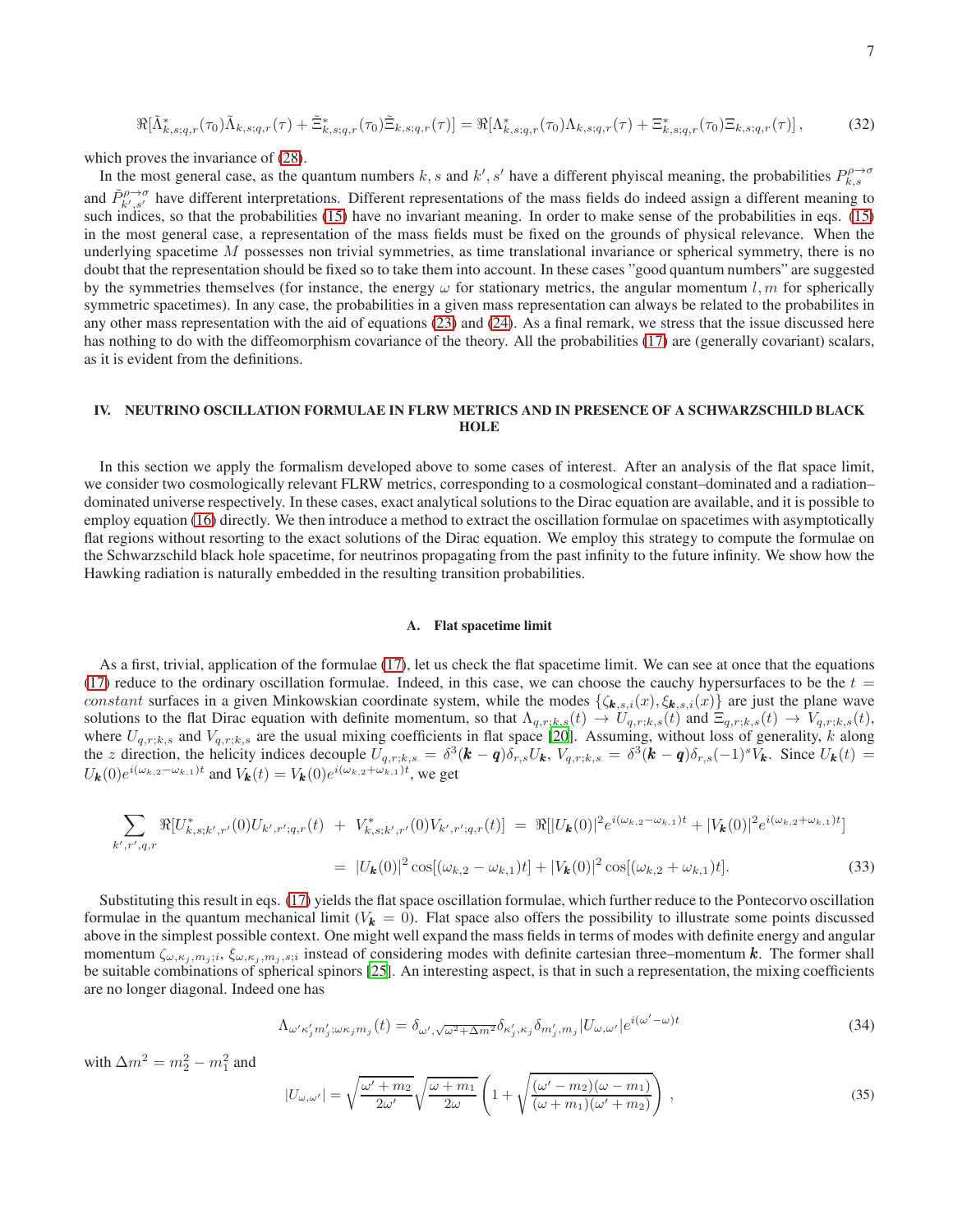and similar for  $\Xi$ , where the exponential is  $e^{i(\omega' + \omega)t}$  and  $|U_{\omega,\omega'}|$  is replaced by

<span id="page-7-2"></span>
$$
|V_{\omega,\omega'}| = \sqrt{\frac{\omega' + m_2}{2\omega'}} \sqrt{\frac{\omega + m_1}{2\omega}} \left( \sqrt{\frac{\omega' - m_2}{\omega' + m_2}} - \sqrt{\frac{\omega - m_1}{\omega + m_1}} \right) . \tag{36}
$$

Here the quantum number  $\kappa_i$  refers to a relativistic generalization of the spin–orbit operator, which enters the Dirac equation in spherical coordinates [\[25,](#page-12-4) [26\]](#page-12-5), and takes into account both the orbital and spin angular momentum. The index  $m_i$  refers to one component of the total angular momentum J, and has not to be confused with the masses  $m_i$ . Without delving into the details of the calculation, the result of equation [\(34\)](#page-6-0) can be understood as follows. The modes, apart from a normalization constant, are given by

<span id="page-7-0"></span>
$$
\zeta_{\omega,\kappa_j,m_j;i} = e^{-i\omega t} \sqrt{\frac{\omega + m_i}{2\omega r^2}} \left( \frac{P_{\kappa_j}(\lambda_i r) \Omega_{\kappa_j,m_j}(\theta,\phi)}{\sqrt{\frac{\omega - m_i}{\omega + m_i} P_{\kappa_j}(\lambda_i r) \Omega_{-\kappa_j,m_j}(\theta,\phi)}} \right)
$$
(37)

<span id="page-7-1"></span>
$$
\xi_{\omega,\kappa_j,m_j;i} = e^{i\omega t} \sqrt{\frac{\omega + m_i}{2\omega r^2}} \left( -\sqrt{\frac{\omega - m_i}{\omega + m_i}} P_{\kappa_j}(-\lambda_i r) \Omega_{\kappa_j,m_j}(\theta,\phi) \right)
$$
\n(38)

where  $\Omega_{\kappa_j,m_j}(\theta,\phi)$  are spherical spinors, and  $P_{\kappa_j}(\lambda_i r)$  are radial functions of the product  $\lambda_i r$ , with the radial momentum  $\lambda_i =$  $\sqrt{\omega^2 - m_i^2}$ . These are solutions to the radial part of the Dirac equation, which turns out to be a Riccati–Bessel equation[\[27\]](#page-12-6). The functions  $P_{\kappa_j}(\lambda_i r)$  are combinations of spherical bessel functions  $j_n$  of the form  $P_{\kappa_j}(\lambda_i r) = r j_{\kappa_j}(\lambda_i r)$ . In computing the inner products, the radial integration  $\int dr P^*_{\kappa_j;2}(\lambda_2 r) P_{\kappa_j;1}(\lambda_1 r)$  will produce a factor  $\delta_{\lambda_2,\pm\lambda_1}$ , because of the closure relation satisfied by the spherical Bessel functions. Since  $\lambda_2 = \sqrt{\omega^2 - m_2^2}$  and  $\lambda_1 = \sqrt{\omega^2 - m_1^2}$ , this will give rise to the delta factor appearing in [\(34\)](#page-6-0). Notice that  $|U_{\omega,\omega'}|, |V_{\omega,\omega'}|$  are numerically the same as the usual flat space coefficients  $|U_{\bm{k}}|, |V_{\bm{k}}|$ , when  $k^2 = \omega^2 - m_1^2 = \omega'^2 - m_2^2$ . This shows why the mixing coefficients  $\Lambda$ ,  $\Xi$  are not generally diagonal, and the flexibility of the formalism we have employed. Indeed, the non–diagonal coefficients automatically ensure that the flavor operators  $\gamma_{\omega,\rho}$ ,  $\epsilon_{\omega,\rho}$  take into account the mass difference, involving operators with distinct energies  $\omega,\omega'$  for the fields  $\psi_1$  and  $\psi_2$  [\[28\]](#page-12-7). In flat space, the shift between the two representations is actually of no use. However, in a non–trivial framework, the versatility of the formalism is essential, as there are instances in which the cartesian components of the momentum  $k_x, k_y, k_z$  are useless, while the "spherical" quantum numbers  $\omega$ , l, m are well defined.

# B. Expanding universe with exponential growth of the scale factor

The simplest non–trivial application is to spatially flat Friedmann–Lemaitre–Robertson–Walker (FLRW) spacetimes. Consider the metric  $ds^2 = dt^2 - a^2(t)(dx^2 + dy^2 + dz^2)$  with an exponential expansion  $a(t) = e^{Ht}$ ,  $H = constant$ . This is well–suited to describe a homogeneous, spatially flat and isotropic universe dominated by a cosmological constant. The normalized solutions to the Dirac equation for this metric were derived in [\[29](#page-12-8)]. Assuming, without loss of generality, the momentum k to be along the z direction, the helicities decouple as in flat space. Choosing the Cauchy surfaces as the surfaces with  $t = constant$ , or equivalently with  $a(t) = constant$ , the mixing coefficients read

$$
\Lambda_{k,s;q,r} (t) = \delta_{s,r} \delta^3(\mathbf{k} - \mathbf{q}) \frac{\pi k e^{-Ht}}{2H \sqrt{\cos(\frac{i\pi m_2}{H}) \cos(\frac{i\pi m_1}{H})}} \times \left[ J_{v_1}^* \left( \frac{k}{H} e^{-Ht} \right) J_{v_2} \left( \frac{k}{H} e^{-Ht} \right) + J_{v_1-1}^* \left( \frac{k}{H} e^{-Ht} \right) J_{v_2-1} \left( \frac{k}{H} e^{-Ht} \right) \right] \tag{39}
$$

$$
\Xi_{k,s;q,r} \quad (t) = \delta_{s,r}(-1)^s \delta^3(\mathbf{k} - \mathbf{q}) \frac{\pi k e^{-Ht}}{2H \sqrt{\cos(\frac{i\pi m_2}{H}) \cos(\frac{i\pi m_1}{H})}} \left[ J_{v_1}^* \left( \frac{k}{H} e^{-Ht} \right) J_{-v_2} \left( \frac{k}{H} e^{-Ht} \right) + J_{v_1-1}^* \left( \frac{k}{H} e^{-Ht} \right) J_{1-v_2} \left( \frac{k}{H} e^{-Ht} \right) \right] (40)
$$

where  $J_{\alpha}$  denotes the  $\alpha$  Bessel function and  $v_j = \frac{1}{2} \left( 1 + \frac{2im_j}{H} \right)$  for  $j = 1, 2$ . Plugging these expressions in equations [\(17\)](#page-3-3), we obtain

$$
P_{k,s}^{e\to\mu}(t) = 2\cos^2(\theta)\sin^2(\theta)\left\{1 - \frac{\pi^2 k^2 e^{-H(t+t_0)}}{4H^2 \cos(\frac{i\pi m_2}{H})}\cos(\frac{i\pi m_1}{H})\right\}\times \Re\left[\left[J_{v_1}\left(\frac{k}{H}e^{-Ht_0}\right)J_{v_2}^*\left(\frac{k}{H}e^{-Ht_0}\right)+J_{v_1-1}\left(\frac{k}{H}e^{-Ht_0}\right)J_{v_2-1}^*\left(\frac{k}{H}e^{-Ht_0}\right)\right]\left[J_{v_1}^*\left(\frac{k}{H}e^{-Ht}\right)J_{v_2}\left(\frac{k}{H}e^{-Ht}\right)+J_{v_1-1}^*\left(\frac{k}{H}e^{-Ht}\right)J_{v_2-1}\left(\frac{k}{H}e^{-Ht}\right)\right]\right]+ \left[J_{v_1}\left(\frac{k}{H}e^{-Ht_0}\right)J_{-v_2}^*\left(\frac{k}{H}e^{-Ht_0}\right)+J_{v_1-1}\left(\frac{k}{H}e^{-Ht_0}\right)J_{1-v_2}\left(\frac{k}{H}e^{-Ht_0}\right)\right]\left[J_{v_1}^*\left(\frac{k}{H}e^{-Ht}\right)J_{-v_2}\left(\frac{k}{H}e^{-Ht}\right)+J_{v_1-1}^*\left(\frac{k}{H}e^{-Ht}\right)J_{1-v_2}\left(\frac{k}{H}e^{-Ht}\right)\right]\right]\right\}
$$
(41)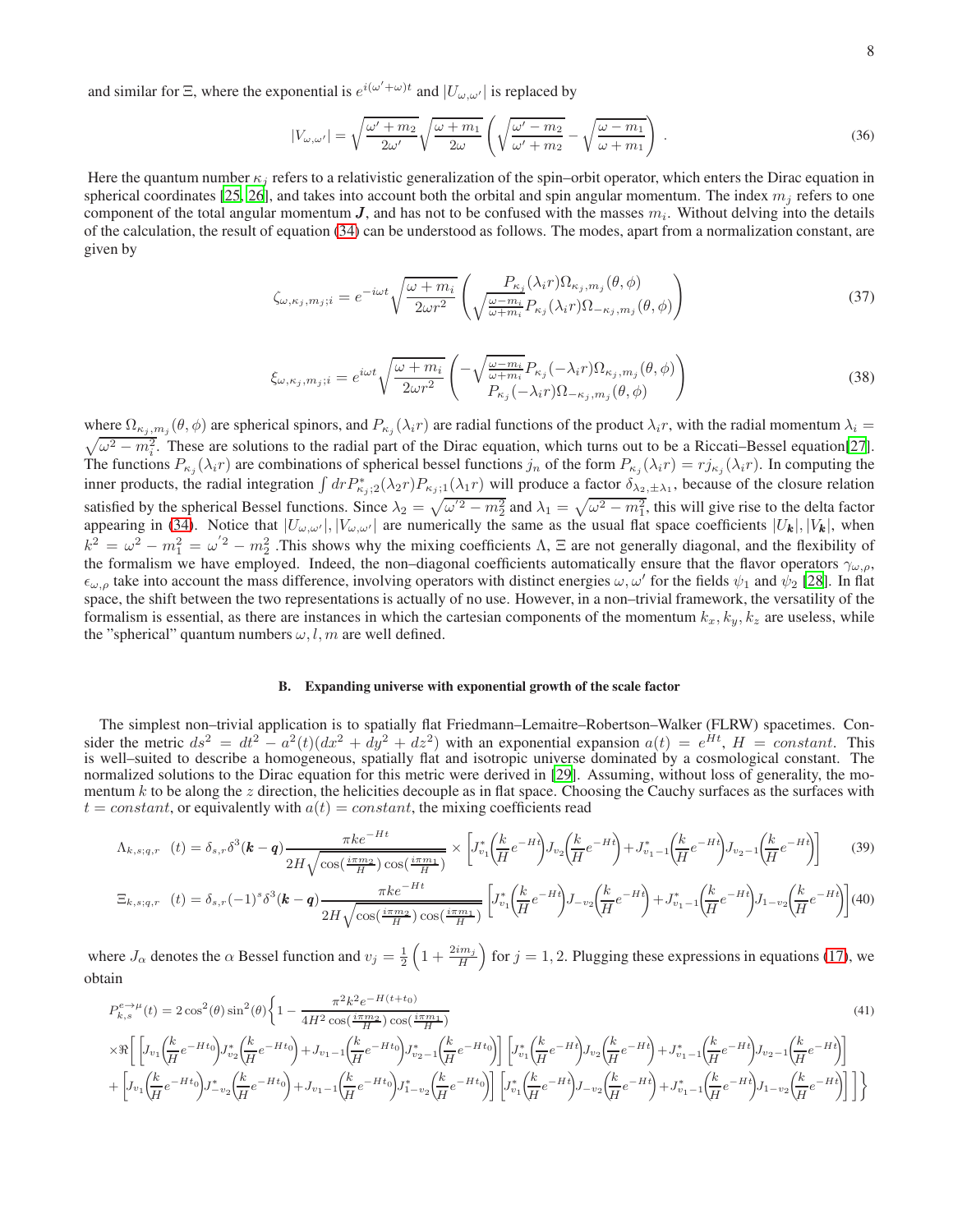# C. Expanding universe dominated by radiation

Here we consider the FLRW metric for a radiation dominated universe  $a(t) = a_0 t^{\frac{1}{2}}$ . Notice that since  $a(t)$  has to be adimensional,  $a_0$  has dimension  $[t]^{-\frac{1}{2}} = [m]^{\frac{1}{2}}$ . As before, without loss of generality, we assume the neutrino momentum k along the z direction to decouple the helicities, and consider a foliation by the  $t = constant$  hypersurfaces. The solutions to the Dirac equation for this metric are again found in [\[29](#page-12-8)], and yield the mixing coefficients

$$
\Lambda_{k,s;q,r}(t) = \delta_{s,r} \delta^3(\mathbf{k} - \mathbf{q}) \frac{1}{\sqrt[4]{4m_1m_2t^2}} e^{-\frac{\pi k^2(m_1 + m_2)}{4m_1m_2a_0^2}} \left\{ W_{\kappa_2,\frac{1}{4}}^*(-2im_2t) W_{\kappa_1,\frac{1}{4}}(-2im_1t) \right\}
$$
(42)

$$
+\frac{4}{m_1m_2a_0^2t} \left[W_{\kappa_2,\frac{1}{4}}^*(-2im_2t) - \frac{1}{8}\left(1 - \frac{ik^2}{m_2a_0^2}\right)W_{\kappa_2-1,\frac{1}{4}}^*(-2im_2t)\right] \left[W_{\kappa_1,\frac{1}{4}}(-2im_1t) - \frac{1}{8}\left(1 - \frac{ik^2}{m_1a_0^2}\right)W_{\kappa_1-1,\frac{1}{4}}(-2im_1t)\right] \right\}
$$

$$
\Xi_{k,s;q,r}(t) = \delta_{s,r}\delta^3(\mathbf{k} - \mathbf{q}) \frac{k}{\sqrt[4]{2m_1(2m_2)^3 a_0^2 t}} e^{-\frac{\pi k^2(m_1 + m_2)}{4m_1 m_2 a_0^2}} \left\{ W_{\kappa_1,\frac{1}{4}}^*(-2im_1t) W_{-\kappa_2,\frac{1}{4}}(-2im_2t) \right\}
$$
(43)

$$
\left. +\frac{1}{m_1m_2a_0^2t}\bigg[W^*_{\kappa_1,\frac{1}{4}}(-2im_1t)-\frac{1}{8}\left(1-\frac{ik^2}{m_1a_0^2}\right)W^*_{\kappa_1-1,\frac{1}{4}}(-2im_1t)\bigg]\bigg[W_{-\kappa_2,\frac{1}{4}}(2im_2t)+\frac{2im_2a_0^2}{k^2}W_{-\kappa_2+1,\frac{1}{4}}(2im_2t)\bigg]\bigg\}
$$

where  $W_{\kappa,\mu}(z)$  are the Whittaker functions [\[27](#page-12-6)] and  $\kappa_j = \frac{1}{4} \left(1 + \frac{2ik^2}{a_0^2m_j}\right)$ for  $j = 1, 2$ . Insertion in eqs. [\(17\)](#page-3-3) gives the transition probabilities  $(t_0, t > 0)$ 

$$
\begin{split} &P_{k,s}^{e\to\mu}(t)=2\cos^2(\theta)\sin^2(\theta)\bigg\{1+\Re\bigg[\frac{1}{\sqrt[2]{4m_1m_2t_0}t}e^{-\frac{\pi k^2(m_1+m_2)}{2m_1m_2a_0^2}}\bigg\{W_{\kappa_{2},\frac{1}{4}}(-2im_2t_0)W_{\kappa_{1},\frac{1}{4}}^*(-2im_1t_0)\\&+\frac{4}{m_1m_2a_0^2t_0}\bigg(W_{\kappa_{2},\frac{1}{4}}(-2im_2t_0)-\frac{1}{8}\left(1+\frac{ik^2}{m_2a_0^2}\right)W_{\kappa_{2}-1,\frac{1}{4}}(-2im_2t_0)\bigg)\bigg(W_{\kappa_{1},\frac{1}{4}}^*(-2im_1t_0)-\frac{1}{8}\left(1+\frac{ik^2}{m_1a_0^2}\right)W_{\kappa_{1}-1,\frac{1}{4}}^*(-2im_1t_0)\bigg)\bigg\}\\\times\bigg\{W_{\kappa_{2},\frac{1}{4}}^*(-2im_2t)W_{\kappa_{1},\frac{1}{4}}^*(-2im_1t)\\&+\frac{4}{m_1m_2a_0^2t}\bigg(W_{\kappa_{2},\frac{1}{4}}^*(-2im_2t)-\frac{1}{8}\left(1-\frac{ik^2}{m_2a_0^2}\right)W_{\kappa_{2}-1,\frac{1}{4}}^*(-2im_2t)\bigg)\bigg(W_{\kappa_{1},\frac{1}{4}}(-2im_1t)-\frac{1}{8}\left(1-\frac{ik^2}{m_1a_0^2}\right)W_{\kappa_{1}-1,\frac{1}{4}}(-2im_1t)\bigg)\bigg\}\\\times\bigg\{W_{\kappa_{1},\frac{1}{4}}^*(-2im_1m_2a_0^2\bigg\{W_{\kappa_{1},\frac{1}{4}}^*(-2im_1t_0)W_{-\kappa_{2},\frac{1}{4}}^*(-2im_1t_0)\bigg)\bigg(W_{-\kappa_{2},\frac{1}{4}}^*(2im_2t_0)-\frac{2im_2a_0^2}{k^2}W_{-\kappa_{2}+1,\frac{1}{4}}^*(2im_2t_0)\bigg)\bigg\}\\\times\bigg
$$

### D. Spacetimes with asymptotically flat regions

The FLRW spacetimes considered above are among the few non–trivial metrics for which the Dirac equation [\(1\)](#page-1-0) can be solved analytically. More often one does not have an exact solution at his disposal, and the implementation of eqs. [\(17\)](#page-3-3) is a complicated task. In many cases of interest, however, the spacetime M admits asymptotically flat regions  $\Omega_A, \Omega_B \subset M$ , usually in the far past and in the far future.  $\Omega_A$  and  $\Omega_B$  are separated by a region with non-trivial curvature, where the Dirac equation is usually unsolvable analytically. In  $\Omega_A$  and  $\Omega_B$  the solutions to the Dirac equation are the flat space modes  $\{u_{k,s,i}^I(x), v_{k,s,i}^I\}$ with  $I = A, B$ , and one has a natural choice for the positive frequency modes. Because of the non-trivial curvature, the two sets of solutions  $A, B$  are distinct. When limited to one of the two regions, eqs. [\(17\)](#page-3-3) reduce to the ordinary flat space formulae. When the intermediate curvature region is involved, a direct application of eqs. [\(17\)](#page-3-3) is prohibitive. Nevertheless, if one is able to provide the relation between the two sets  $A, B$ , in the form of a Bogoliubov transformation, it is possible to derive oscillation formulae for the propagation from  $\Omega_A$  to  $\Omega_B$ . Assume that  $\Omega_A = \bigcup_{\tau \leq \tau_A} \Sigma_{\tau}$  and  $\Omega_B = \bigcup_{\tau \geq \tau_B} \Sigma_{\tau}$  for some values  $\tau_B > \tau_A$ , and consider  $\tau_0 \le \tau_A$ ,  $\tau \ge \tau_B$ . Suppose also that the B modes are given in terms of the A modes as

<span id="page-8-0"></span>
$$
u_{k',s',i}^B = \sum_{k,s} \left( \Gamma_{k',s';k,s;i}^* u_{k,s,i}^A + \Sigma_{k',s';k,s;i}^* v_{k,s,i}^A \right)
$$
\n
$$
(45)
$$

$$
v_{k's',i}^B = \sum_{k,s} \left( \Gamma_{k',s';k,s;i} v_{k,s,i}^A - \Sigma_{k',s';k,s;i} u_{k,s,i}^A \right) \,. \tag{46}
$$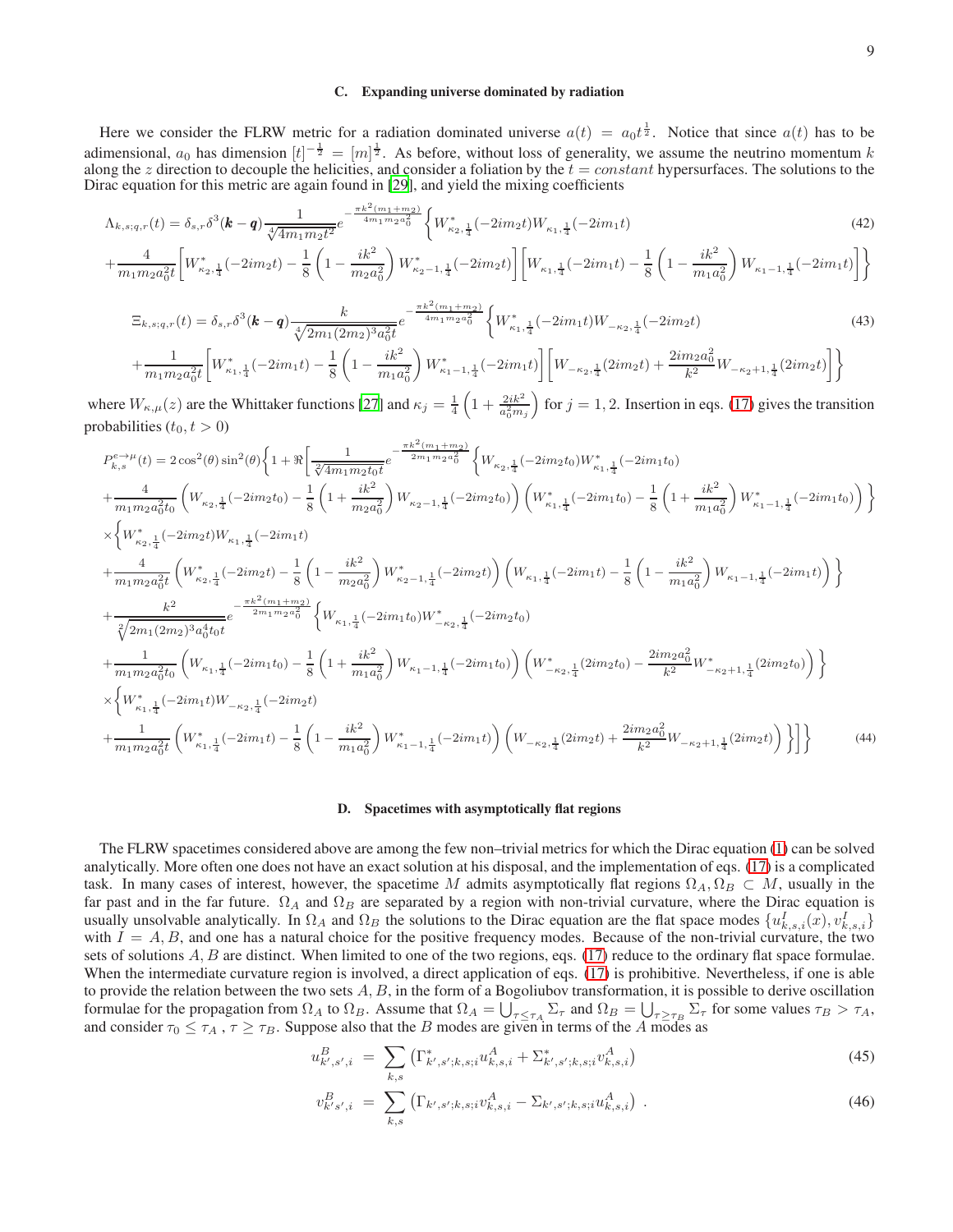Here the Bogoliubov coefficients  $\Gamma_{k',s';k,s;i}$ ,  $\Sigma_{k',s';k,s;i}$  are again provided by the inner products  $(u_i^A, u_i^B)$ ,  $(u_i^A, v_i^B)$ , yet their significance is slightly different from those in [\(4\)](#page-1-3). While equation [\(4\)](#page-1-3) describes a general and arbitrary change of basis, the transformation of equation [\(45\)](#page-8-0) is dictated by the circumstance of having a natural choice for the modes in  $\Omega_A$  and  $\Omega_B$ , with a well–defined physical meaning. Indeed, the Bogoliubov coefficients take into account the effect of the curvature in the intermediate region. Then we can specialize equations [\(21\)](#page-4-0), [\(22\)](#page-4-1) to get

<span id="page-9-0"></span>
$$
\Lambda_{q,r;k,s}^{B}(\tau) = \sum_{q',k',r',s'} \left[ \Gamma_{q,r;q',r';2} \left( \Gamma_{k,s;k',s';1}^{*} \Lambda_{q',r';k',s'}^{A}(\tau) - \Sigma_{k,s;k',s';1}^{*} \Xi_{q',r';k',s'}^{A}(\tau) \right) \right. \\
\left. + \Sigma_{q,r;q',r';2} \left( \Gamma_{k,s;k',s';1}^{*} \Xi_{q',r';k',s'}^{A*}(\tau) + \Sigma_{k,s;k',s';1}^{*} \Lambda_{q',r';k',s'}^{A*}(\tau) \right) \right].
$$
\n(47)

<span id="page-9-1"></span>
$$
\Xi_{q,r;k,s}^{B}(\tau) = \sum_{q',k',r',s'} \left[ \Gamma_{q,r;q',r';2} \left( \Gamma_{k,s;k',s';1} \Xi_{q',r';k',s'}^{A}(\tau) + \Sigma_{k,s;k',s';1} \Lambda_{q',r';k',s'}^{A}(\tau) \right) \right. \\
\left. - \Sigma_{q,r;q',r';2} \times \left( \Gamma_{k,s;k',s';1} \Lambda_{q',r';k',s'}^{A*}(\tau) - \Sigma_{k,s;k',s';1} \Xi_{q',r';k',s'}^{A*}(\tau) \right) \right].
$$
\n(48)

For  $\tau < \tau_A \Lambda^A(\tau), \Xi^A(\tau)$  are trivial, and vice-versa, for  $\tau > \tau_B$ ,  $\Lambda^B(\tau), \Xi^B(\tau)$  are trivial. Choosing, for instance, the B representation, one would have a trivial expression for  $\Lambda^B(\tau), \Xi^B(\tau)$  and one can make use of eqs. [\(47\)](#page-9-0), [\(48\)](#page-9-1) to obtain  $\Lambda^B(\tau_0), \Xi^B(\tau_0)$  in terms of  $\Lambda^A(\tau_0), \Xi^A(\tau_0)$ , which are also trivial. Then one can plug  $\Lambda^B(\tau, \tau_0)$  and  $\Xi^B(\tau, \tau_0)$  in equation [\(17\)](#page-3-3) to obtain  $P_{k,s\to q,r}^{e\to\mu}(\tau)$  for  $\tau\geq\tau_B$  and the reference hypersurface  $\tau_0\leq\tau_A$ .

# *1. Scwharzschild black hole*

As a realization of this scheme, consider the (static) Schwarzschild metric

$$
ds^{2} = \left(1 - \frac{2GM}{r}\right)dt^{2} - \left(1 - \frac{2GM}{r}\right)^{-1}dr^{2} - r^{2}d\Omega,
$$
\n(49)

and two sequences of spacelike hypersurfaces [\[30\]](#page-12-9)  $\{\Sigma_n^+\}_{n\in\mathbb{N}}$ ,  $\{\Sigma_n^-\}_{n\in\mathbb{N}}$  approaching, respectively, the future  $\mathcal{I}^+$  and the past null infinity  $\mathcal{I}^-$  as  $n \to \infty$ . We require that  $\Sigma_n^+$  and  $\Sigma_n^-$  be Cauchy surfaces respectively for the causal past  $J^-(\mathcal{I}^+)$  of  $\mathcal{I}^+$ and the causal future  $J^+(\mathcal{I}^-)$  of  $\mathcal{I}^-$  for each n. For n large enough, these surfaces span an approximately flat portion of the Schwarzschild spacetime. On the surfaces  $\Sigma_n^-$ , as n approaches infinity, we expand the massive fields in terms of the incoming solutions, with frequency defined with respect to the schwarzschild time  $t$  and with definite angular momentum,

$$
\zeta_{\omega,\kappa_j,m_j;i}^{IN}(t,r,\theta,\phi) \propto e^{-i\omega t}, \qquad \qquad \xi_{\omega,\kappa_j,m_j;i}^{IN}(t,r,\theta,\phi) \propto e^{i\omega t}.
$$
\n(50)

These modes reduce to the flat space solutions [\(37\)](#page-7-0) and [\(38\)](#page-7-1) as  $\mathcal{I}^-$  is approached. Omitting the irrelevant angular and spin quantum numbers, as  $n \to \infty$ , we get

$$
\Lambda_{\omega;\omega'}^{IN}(\Sigma_n^-) \to \delta_{\omega',\sqrt{\omega^2 + \Delta m^2}} |U_{\omega,\omega'}| e^{i\varphi^-(\omega,n)} \tag{51}
$$

$$
\Xi_{\omega;\omega'}^{IN}(\Sigma_n^-) \to \delta_{\omega',\sqrt{\omega^2 + \Delta m^2}} |U_{\omega,\omega'}| e^{i\rho^-(\omega,n)} \tag{52}
$$

with  $|U_{\omega,\omega'}|$  and  $|V_{\omega,\omega'}|$  flat space spherical mixing coefficients as defined in [\(35\)](#page-6-1) and [\(36\)](#page-7-2), and  $\varphi^-(\omega,n)$ ,  $\rho^-(\omega,n)$  phase factors depending on  $\omega$  and n. A similar reasoning can be carried on for the *outgoing* modes emerging at  $\mathcal{I}^+$ ,  $\zeta_{\omega,\kappa_j,m_j;i}^{OUT}(t,r,\theta,\phi)$ ,  $\xi_{\omega,\kappa_j,m_j;i}^{OUT}(t,r,\theta,\phi)$ , so to yield as  $n\to\infty$ 

$$
\Lambda_{\omega;\omega'}^{OUT}(\Sigma_n^+) \to \delta_{\omega',\sqrt{\omega^2 + \Delta m^2}} |U_{\omega,\omega'}| e^{i\varphi^+(\omega,n)} \tag{53}
$$

$$
\Xi_{\omega;\omega'}^{OUT}(\Sigma_n^+) \to \delta_{\omega',\sqrt{\omega^2 + \Delta m^2}} |V_{\omega,\omega'}| e^{i\rho^+(\omega,n)}.
$$
\n(54)

Because of the Black Hole, the IN and OUT modes do not coincide. Fermion creation by the Schwarzschild black hole has been studied, via the tunneling method, in [\[31\]](#page-12-10). There it has been shown that the Hawking temperature  $T_H = \frac{1}{8\pi GM}$  is recovered for the emission of spin– $\frac{1}{2}$  particles. We then infer that the IN and OUT modes are related by a thermal Bogoliubov transformation at the Hawking temperature  $T_H$ , corrected for fermions: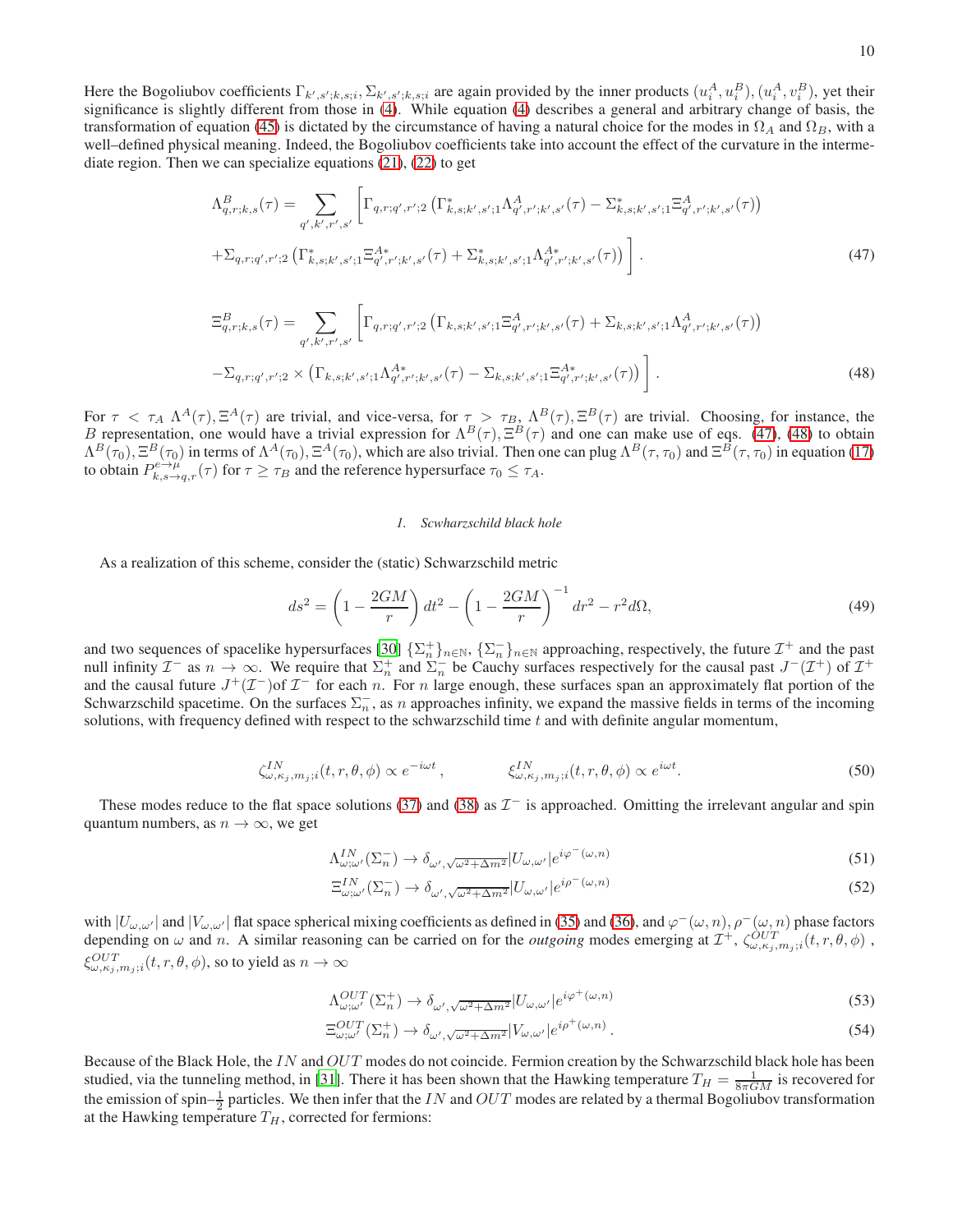$$
\zeta_{\omega,\kappa_j,m_j;i}^{OUT} = \sqrt{\frac{e^{\frac{\omega}{k_B T_H}}}{e^{\frac{\omega}{k_B T_H}} + 1}} \zeta_{\omega,\kappa_j,m_j;i}^{IN} + \sqrt{\frac{1}{e^{\frac{\omega}{k_B T_H}} + 1}} \xi_{\omega,\kappa_j,m_j;i}^{IN}
$$
(55)

$$
\xi_{\omega,\kappa_j,m_j;i}^{OUT} = \sqrt{\frac{e^{\frac{\omega}{k_B T_H}}}{e^{\frac{\omega}{k_B T_H}} + 1}} \xi_{\omega,\kappa_j,m_j;i}^{IN} - \sqrt{\frac{1}{e^{\frac{\omega}{k_B T_H}} + 1}} \zeta_{\omega,\kappa_j,m_j;i}^{IN}, \qquad (56)
$$

It is understood that these equations hold as long as the spacetime is stationary (eternal black hole). For a body that collapses to a Schwarzschild black hole, as considered in the original paper by Hawking [\[32\]](#page-12-11), we expect a slightly modified version of the Bogoliubov transformations, comprising non–diagonal thermal coefficients  $\Gamma_{\omega,\omega';i}$  and  $\Sigma_{\omega,\omega';i}$  with  $\omega \neq \omega'$ . We pick the ingoing representation to calculate the probabilities (of course, the outgoing representation yields the same result, as the Bogoliubov transformations are diagonal), and employ eqs. [\(47,](#page-9-0) [48\)](#page-9-1) to obtain, with  $F_H(\omega) = \frac{1}{e^{\frac{\omega}{k_B T_H}}+1}$ ,

$$
\Lambda_{\omega;\omega'}^{IN}(\Sigma_n^+) = \left\{ \sqrt{\left[1 - F_H(\omega)\right] \left[1 - F_H(\omega')\right]} \Lambda_{\omega;\omega'}^{OUT}(\Sigma_n^+) - \sqrt{F_H(\omega) \left[1 - F_H(\omega')\right]} \Xi_{\omega;\omega'}^{OUT}(\Sigma_n^+) \right. \\ \left. + \sqrt{F_H(\omega') \left[1 - F_H(\omega)\right]} \left(\Xi_{\omega;\omega'}^{OUT}\right)^* (\Sigma_n^+) + \sqrt{F_H(\omega) F_H(\omega')} \left(\Lambda_{\omega;\omega'}^{OUT}\right)^* (\Sigma_n^+) \right\}, \tag{57}
$$

Considered that  $\Lambda_{\omega;\omega'}^{OUT}(\Sigma_n^+) \to \delta_{\omega',\sqrt{\omega^2 + \Delta m^2}} |U_{\omega,\omega'}|e^{i\varphi^+(\omega,n)}$  and  $\Xi_{\omega;\omega'}^+(\Sigma_n^+) \to \delta_{\omega',\sqrt{\omega^2 + \Delta m^2}} |V_{\omega,\omega'}|e^{i\varphi^+(\omega,n)}$  as  $n \to \infty$ , we obtain

$$
\Lambda_{\omega;\omega'}^{IN}(\Sigma_n^+) = \left\{ \sqrt{\left[1 - F_H(\omega)\right] \left[1 - F_H(\omega')\right]} |U_{\omega;\omega'}|e^{i\varphi^+(\omega,n)} - \sqrt{F_H(\omega)\left[1 - F_H(\omega')\right]} |V_{\omega;\omega'}|e^{i\rho^+(\omega,n)}\right\}
$$

$$
+ \sqrt{F_H(\omega') \left[1 - F_H(\omega)\right]} |V_{\omega;\omega'}|e^{-i\rho^+(\omega,n)} + \sqrt{F_H(\omega)F_H(\omega')} |U_{\omega,\omega'}|e^{-i\varphi^+(\omega,n)}\right\} \delta_{\omega',\sqrt{\omega^2 + \Delta m^2}} \quad (58)
$$

and

$$
\Xi_{\omega;\omega'}^{IN}(\Sigma_n^+) = \left\{ \sqrt{\left[1 - F_H(\omega)\right]\left[1 - F_H(\omega')\right]} |V_{\omega,\omega'}|e^{i\rho^+(\omega,n)} + \sqrt{F_H(\omega)\left[1 - F_H(\omega')\right]} |U_{\omega,\omega'}|e^{i\varphi^+(\omega,n)} - \sqrt{F_H(\omega')\left[1 - F_H(\omega)\right]} |U_{\omega,\omega'}|e^{-i\varphi^+(\omega,n)} + \sqrt{F_H(\omega)F_H(\omega')} |V_{\omega,\omega'}|e^{-i\rho^+(\omega,n)} \right\} \delta_{\omega',\sqrt{\omega^2 + \Delta m^2}}.\tag{59}
$$

Choosing as reference hypersurface  $\Sigma_m^-$  for large m, we can now compute the probabilities [\(17\)](#page-3-3) for a neutrino propagating from  $\Sigma_m^-$  to  $\Sigma_n^+$ , i.e. from  $\mathcal{I}^-$  to  $\mathcal{I}^+$  in the limit  $m, n \to \infty$ . We find, for  $m, n \to \infty$ 

$$
P_{\omega}^{e\rightarrow\mu}(m,n) \approx 2\cos^{2}\theta\sin^{2}\theta \left(1-\sqrt{\left[1-F_{H}(\omega)\right]\left[1-F_{H}(\omega')\right]}\left[|U_{\omega;\omega'}|^{2}\cos(\Delta_{\omega;m,n}^{-})+|V_{\omega;\omega'}|^{2}\cos(\Phi_{\omega;m,n}^{-})\right]\right) + \sqrt{F_{H}(\omega)\left[1-F_{H}(\omega')\right]}|U_{\omega;\omega'}||V_{\omega;\omega'}|\left[\cos(\Theta_{\omega;m,n}^{-})-\cos(\Psi_{\omega;m,n}^{-})\right] + \sqrt{F_{H}(\omega')\left[1-F_{H}(\omega)\right]}|U_{\omega;\omega'}||V_{\omega;\omega'}|\left[\cos(\Psi_{\omega;m,n}^{+})-\cos(\Theta_{\omega;m,n}^{+})\right] - \sqrt{F_{H}(\omega)F_{H}(\omega')}\left[|U_{\omega;\omega'}|^{2}\cos(\Delta_{\omega;m,n}^{+})+|V_{\omega;\omega'}|^{2}\cos(\Phi_{\omega;m,n}^{+})\right]\right). \tag{60}
$$

with  $\Delta_{\omega,m,n}^{\pm} = \varphi^+(\omega,n) \pm \varphi^-(\omega,m)$  ,  $\Phi_{\omega,m,n}^{\pm} = \rho^+(\omega,n) \pm \rho^-(\omega,m)$ ,  $\Psi_{\omega;m,n}^{\pm} = \rho^+(\omega,n) \pm \varphi^-(\omega,m)$  and  $\Theta_{\omega;m,n}^{\pm} = \varphi^+(\omega,m)$  $\varphi^+(\omega,n) \pm \rho^-(\omega,m)$ . In particular, for large energies of the mass fields  $\omega,\omega', |V_{\omega,\omega'}| \to 0$  and  $|U_{\omega,\omega'}| \to 1$ , thus

<span id="page-10-0"></span>
$$
P_{\omega}^{e\to\mu}(m,n) \approx 2\cos^2\theta\sin^2\theta \left(1 - \sqrt{\left[1 - F_H(\omega)\right]\left[1 - F_H(\omega')\right]}\cos(\Delta_{\omega,\kappa_j;m,n}^-) - \sqrt{F_H(\omega)F_H(\omega')}\cos(\Delta_{\omega,\kappa_j;m,n}^+)\right),
$$
(61)

where it is understood that  $\omega^2 = \omega^2 + \Delta m^2$ . If the limit  $T_H \to 0$  is taken in equation [\(61\)](#page-10-0), one obtains, apart from a phase factor, the usual Pontecorvo oscillation formulae. To compute the oscillation formulae on a Schwarzschild background for an arbitrary propagation, since exact analytical solutions are unavailable, one has to resort to approximate solutions to the Dirac equation. In all the applications considered, the oscillation formulae do not depend on the helicity s of neutrinos. However, when additional complications due to frame–dragging and non–conservation of angular momentum arise (see e.g. [\[33,](#page-12-12) [34](#page-12-13)]), the formulae for left-handed and right-handed neutrinos can differ.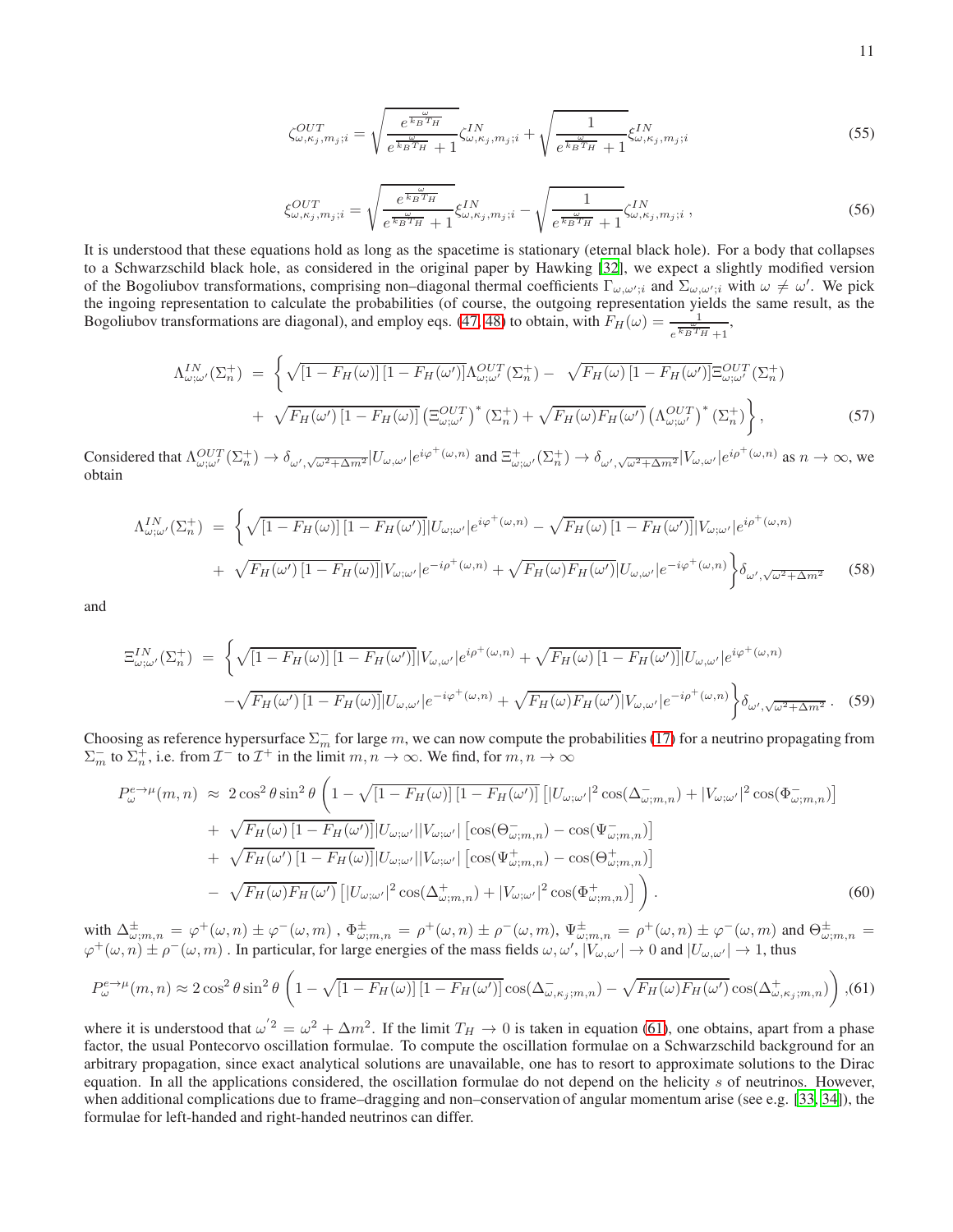# E. Quantum mechanical limit

It is a general feature of equations [\(17\)](#page-3-3) that when all the quantum field theoretical effects are negligible, the oscillation formulae are modified only for a phase factor. Indeed, when one can neglect  $\Xi_{k,s}$  in equation [\(17\)](#page-3-3), one immediately has  $|\Lambda_{k,s}^*(\tau)| = 1$ ,  $(|\Lambda_{\omega,\omega'}(\tau)| = 1$  respectively, in the non-diagonal case) for each  $\tau$  from equation [\(12\)](#page-3-2). Then the product  $\Lambda_{k,s}(\tau_0)^* \Lambda_{k,s}(\tau)$ ,  $(\Lambda_{\omega,\omega'}(\tau_0)^* \Lambda_{\omega,\omega'}(\tau)$  respectively) is just a phase  $e^{i\varphi(\tau_0,\tau)}$  and the net effect is a phase shift with respect to the Pontecorvo oscillation formulae, consistently with previous results obtained in a heuristic treatment[\[16\]](#page-11-14). Of course, the explicit value of the phase  $\varphi(\tau_0, \tau)$  depends on the metric and the surfaces  $\tau$  considered, as well as on the mode expansion chosen for the mass fields. When the gravitational fields are weak enough, the phase can be computed by means of geometrical optics considerations [\[16,](#page-11-14) [33\]](#page-12-12).

# V. CONCLUSIONS

We have developed a quantum field theoretical approach to the vacuum neutrino oscillations in curved space, discussing the transition probabilities, and their behaviour under changes of mass representation. We have analyzed the non–trivial interplay between quantum field mixing and field quantization in curved space, and have found that the former has a remarkably richer structure when compared to its flat space counterpart. In particular, the formalism has to be versatile enough to deal with the existence of infinite unitarily inequivalent representations of the mass fields, which is to say that no preferred notion of particle does generally exist. In the spirit of general covariance, we have determined the effect on flavor fields of a shift in the expansion of the mass fields, and established under which conditions the resulting transition probabilities are the same. We have then computed the oscillation formulae in three example metrics, including two FRLW spacetimes and the static Schwarzschild black hole. In the latter we have found that the Hawking radiation affects, although very slightly, the oscillations for neutrinos propagating from the asymptotic past infinity to the asymptotic future infinity. As a general result, it is found that when all the quantum field theoretical effects on neutrino mixing can be neglected, the gravitational background only affects the phase of the oscillations, constistently with previous analyses.

## Acknowledgements

Partial financial support from MIUR and INFN is acknowledged. A.C. and G.L. also acknowledge the COST Action CA1511 Cosmology and Astrophysics Network for Theoretical Advances and Training Actions (CANTATA).

- <span id="page-11-0"></span>[1] L. M. Brown, *Physics Today* 31, 9, 23 (1978).
- <span id="page-11-1"></span>[2] Q.R. Ahmad et al. (SNO Collaboration), *Phys. Rev. Lett.* 87 (7): 071301 (2001).
- <span id="page-11-2"></span>[3] Y. Fukuda et al. (Super-Kamiokande Collaboration), *Phys. Rev. Lett.* 81 (8), 1562 - 1567 (1998).
- <span id="page-11-3"></span>[4] S. M. Bilenky and B. Pontecorvo, *Phys. Rep.* 41, 225 (1978).
- <span id="page-11-4"></span>[5] S. M. Bilenky and S. T. Petcov, *Rev. Mod. Phys.* 59, 671 (1987)
- <span id="page-11-5"></span>[6] R. N. Mohapatra and P. B. Pal, *Massive neutrinos in physics and astrophysics*, *Lecture Notes in Physics* (3rd ed.) 72, (2007).
- <span id="page-11-6"></span>[7] Y. Cai et al. *From the Trees to the Forest: A Review of Radiative Neutrino Mass Models*, *Front. Phys.* 5, 10.3389/fphy.2017.00063 (2017).
- <span id="page-11-7"></span>[8] S. T. Petcov, *Adv. High En. Phys.*, 852987 (2013)
- <span id="page-11-8"></span>[9] A. Franckowiak, *J. Phys.: Conf. Ser.* 888, 012009 (2017).
- <span id="page-11-9"></span>[10] W. Buchm¨uller, *Neutrinos, Grand Unification and Leptogenesis*, [arXiv:hep-ph/0204288v](http://arxiv.org/abs/hep-ph/0204288)2 (2002).
- <span id="page-11-10"></span>[11] M. Tanabashi et al. (Particle Data Group), *Neutrinos in Cosmology*, *Phys. Rev. D* 98, 030001 (2018).
- <span id="page-11-11"></span>[12] M.G. Betti et al. (PTOLEMY collaboration), *JCAP* 07, 047 (2019).
- <span id="page-11-12"></span>[13] D. B. Kaplan, A. E. Nelson, N. Weiner, *Phys. Rev. Lett.* 93, 091801 (2004); R. Fardon, A. E. Nelson, N. Weiner, *JCAP* 10, 005 (2004).
- <span id="page-11-13"></span>[14] Y. Grossman and H. J. Lipkin, *Phys. Rev. D* 55, 2760 (1997).
- [15] D. Piriz, M. Roy and J. Wudka, *Phys. Rev. D* 54, 1587 (1996).
- <span id="page-11-14"></span>[16] C. Y. Cardall and G. M. Fuller, *Phys. Rev. D* 55, 7960 (1997).
- <span id="page-11-15"></span>[17] N. Birrell and P. Davies, *Quantum Fields in Curved Space (Cambridge Monographs on Mathematical Physics).*, Cambridge: Cambridge University Press, doi:10.1017/CBO9780511622632 (1982).
- <span id="page-11-16"></span>[18] R. Wald, *Quantum Field Theory in Curved Spacetime and Black Hole Thermodynamics (Chicago Lectures in Physics)*, The University of Chicago Press, ISBN: 9780226870274 (1994).
- <span id="page-11-17"></span>[19] Here the index k refers to a generic set of quantum numbers labelling the modes. The sums  $\sum_k$  are understood as integrals if k is a continuous index.
- <span id="page-11-18"></span>[20] M. Blasone, A. Capolupo, G. Vitiello, *Phys. Rev. D* 66, 025033 (2002) and references therein; A. Capolupo, I. De Martino, G. Lambiase and A. Stabile, Phys. Lett. B 790, 427 (2019); K. Fujii, C. Habe and T. Yabuki, Phys. Rev. D 59, 113003 (1999); Phys. Rev. D 64, 013011